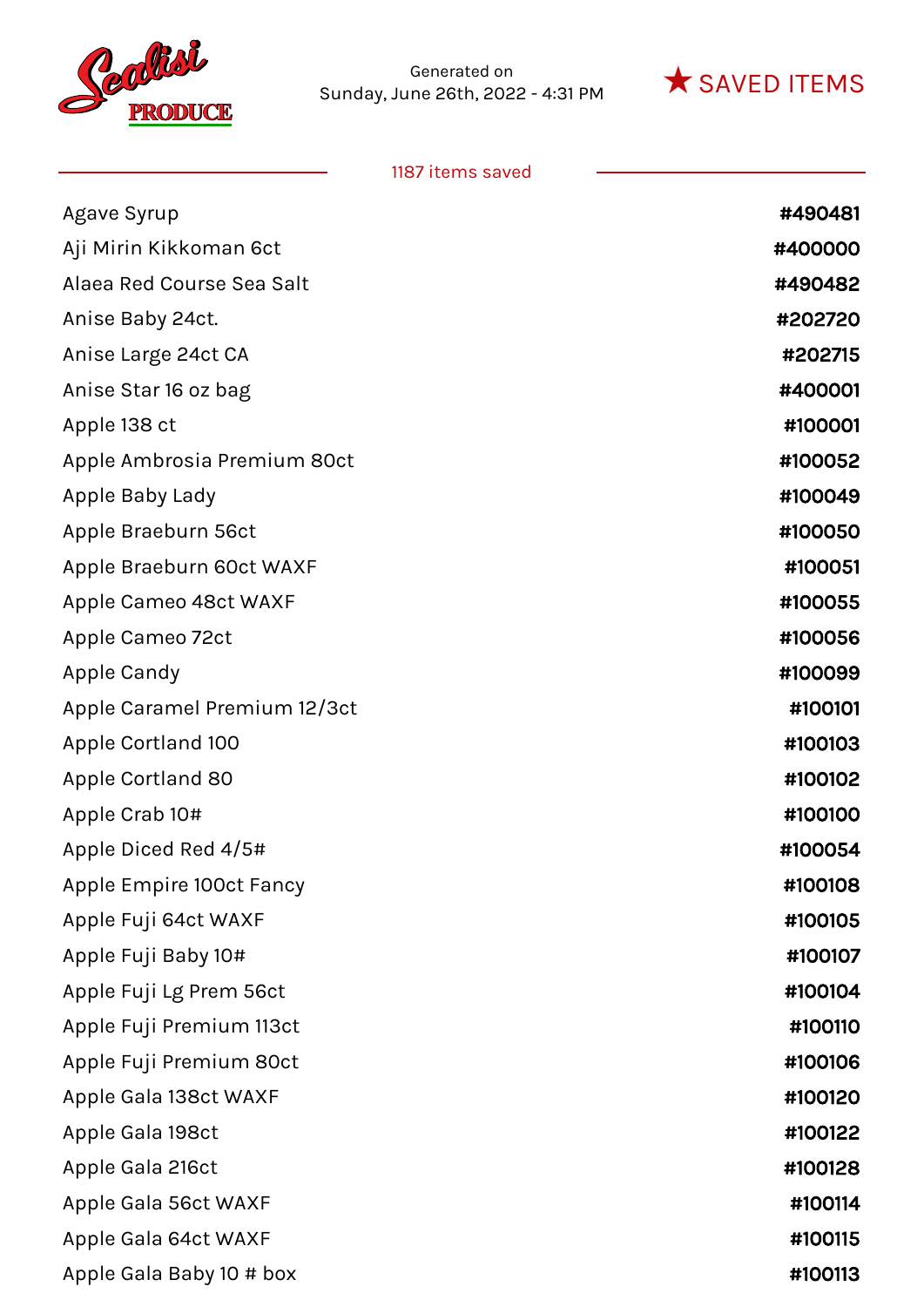



| Apple Gala Premium 113ct           | #100121 |
|------------------------------------|---------|
| Apple Gala Premium 80 ct.          | #100117 |
| Apple Golden Del Premium 68ct Ce   | #100125 |
| Apple Golden Del. 120 WAXF CELL    | #100129 |
| Apple Golden Del. 12ct             | #100124 |
| Apple Golden Del.72/80ct Cell Pack | #100126 |
| Apple Gourmet Hand Dipped EA       | #100098 |
| Apple Granny 100ct                 | #100118 |
| Apple Granny 125 ct                | #100116 |
| Apple Granny Smith 113ct WAXF      | #100130 |
| Apple Granny Smith 138ct           | #100137 |
| Apple Granny Smith 198 size        | #100131 |
| Apple Granny Smith 64ct WAXF #1    | #100136 |
| Apple Granny Smith 72 Premium      | #100132 |
| Apple Granny Smith 88ct WAXF       | #100134 |
| Apple Granny Smith Baby 36#        | #100133 |
| Apple Granny Smith Premium 80ct.   | #100135 |
| Apple Heirloom Eastern             | #100148 |
| Apple Honey Crisp 64ct WAXF        | #100138 |
| Apple Honey Crisp 72ct             | #100139 |
| Apple Honeycrisp 100ct Premium Box | #100144 |
| Apple Honeycrisp 36ct EURO         | #100143 |
| Apple Honeycrisp 78ct EURO         | #100147 |
| Apple Honeycrisp WAXF 80 SIZE      | #100142 |
| Apple Ida Red 80ct                 | #100146 |
| Apple Jazzy 64ct WAXF              | #100149 |
| Apple Jonagold 100ct Prem WASH     | #100140 |
| Apple Jonagold 64ct WAXF PR        | #100141 |
| Apple Lady Eastern 20#             | #100145 |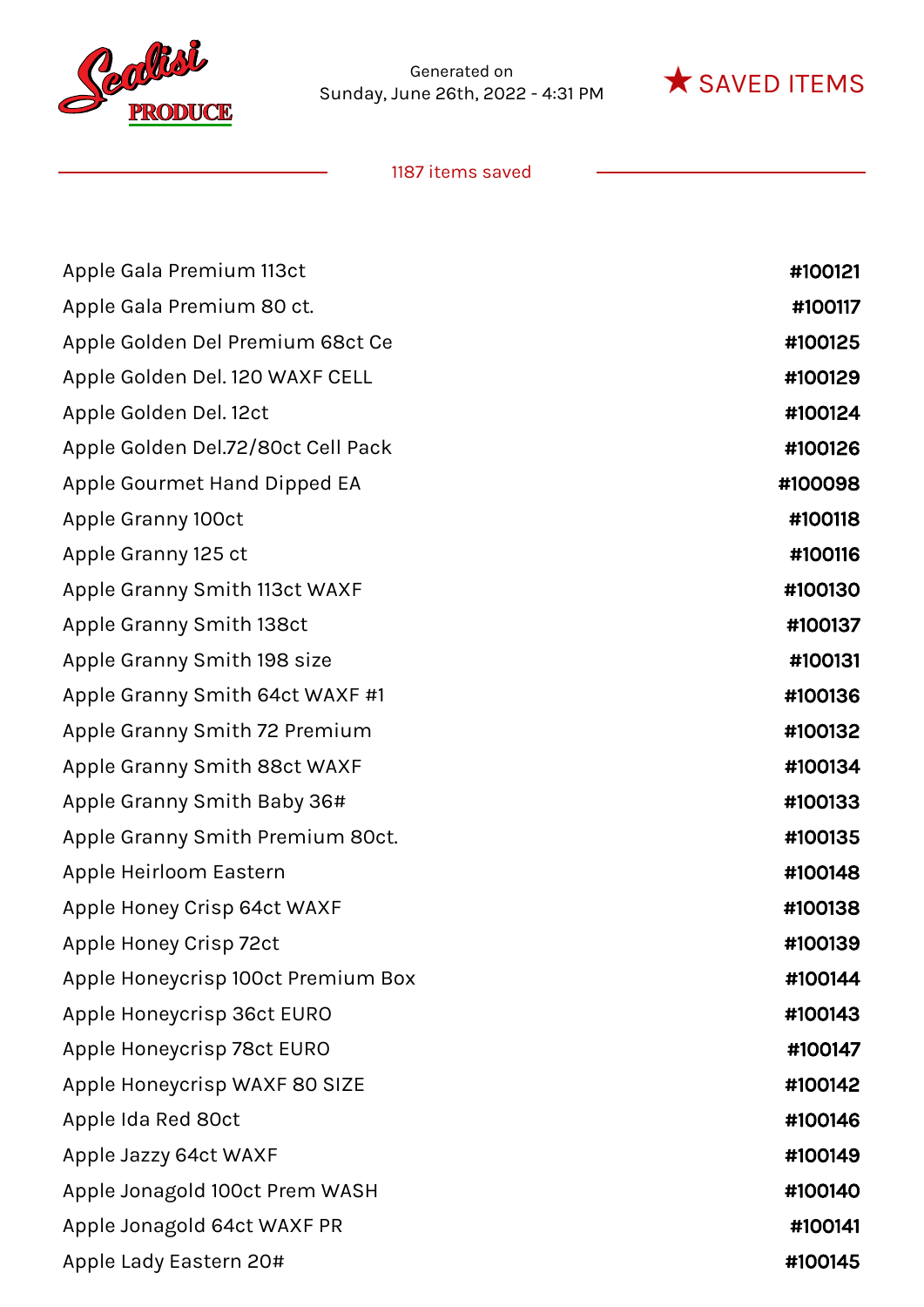



| Apple Lady Granny 10#         | #100151 |
|-------------------------------|---------|
| Apple Mac 120ct               | #100159 |
| Apple Mac 125ct               | #100158 |
| Apple Mac 72ct Premium        | #100154 |
| Apple Mac 96ct                | #100157 |
| Apple Macoun                  | #100150 |
| Apple Pink Lady 100/113ct     | #100156 |
| Apple Pink Lady 50ct Euro     | #100155 |
| Apple Pink Lady 72ct Prem     | #100161 |
| Apple Pink Lady Premium 80ct. | #100163 |
| Apple Pink Lady/Crisp 72 size | #100160 |
| Apple Red 125ct WAXF          | #100167 |
| Apple Red Del 64ct Prem       | #100168 |
| Apple Red Del. 100ct WAXF     | #100165 |
| Apple Red Del. 12ct           | #100164 |
| Apple Red Del. 198ct XF       | #100174 |
| Apple Red Del. 88ct USXF      | #100171 |
| Apple Red Del. 88ct WAXF      | #100172 |
| Apple Red Del. Premium 80ct.  | #100170 |
| Apple Red Delicious 113ct     | #100166 |
| Apple Rome 48ct Prem          | #100177 |
| Apple Rome 56ct Prem          | #100176 |
| Apple Rome 64ct Prem          | #100175 |
| Apple Rome 72ct WAXF          | #100181 |
| Apple Rome 80ct Prem          | #100179 |
| Apple Rome 88ct WXF           | #100178 |
| Apple Rome Beauties 64ct      | #100180 |
| Apple Royal Gala 110ct        | #100123 |
| Apple Wine Sap 80ct           | #100182 |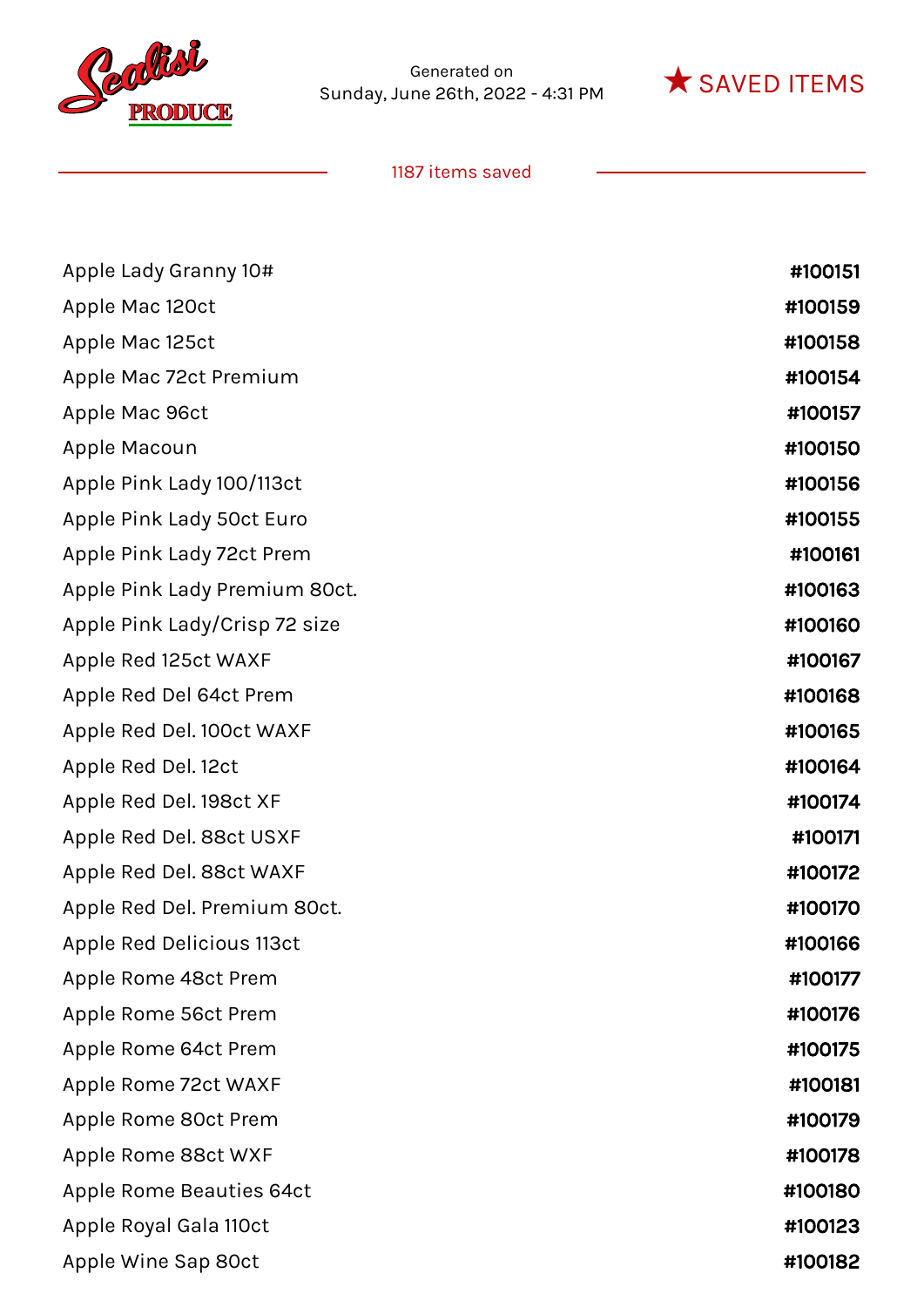



| Apples Red WAXF 80ct                | #100212 |
|-------------------------------------|---------|
| Apples Sliced 100/2 oz              | #100019 |
| Apricots 2 LAYER                    | #103002 |
| Apricots, Single layer              | #103001 |
| Artichoke BABY LOOSE 20#            | #200119 |
| Artichokes 12ct Premium             | #200105 |
| Artichokes 18ct. Premium            | #200110 |
| Artichokes 24ct. Ocean Mist C16     | #200115 |
| Artichokes 36 size Calif.           | #200116 |
| Artichokes Baby 16x9ct              | #200100 |
| Artichokes heart Grilled 2/4.3#     | #200131 |
| Artichokes Marinated 6/1 Kilo       | #200130 |
| Asparagus Holland White 11# Jumbo   | #200171 |
| Asparagus Jumbo Premium 11# Western | #200150 |
| Asparagus Large 11# Import          | #200155 |
| Asparagus Purple 11/1#              | #200172 |
| Asparagus Small 11# Import          | #200160 |
| Asparagus Standard 11# Import       | #200165 |
| Asparagus White 11# LARGE           | #200170 |
| Autumn Leaves 1#                    | #500100 |
| Avocados 48ct #2 Hass               | #200185 |
| Avocados Large Green FL 10ct        | #200196 |
| Bamboo Shoots Sliced 6x#10 cans     | #400005 |
| <b>Banana Leaves Fresh</b>          | #100300 |
| Banana Leaves Frozen 30/1#          | #100305 |
| Banana Rosy/Amigo                   | #100299 |
| <b>Banana Stalk Bunch</b>           | #100310 |
| Bananas Baby 15# Box                | #100315 |
| Bananas Delmonte 40# box ORGANIC    | #100317 |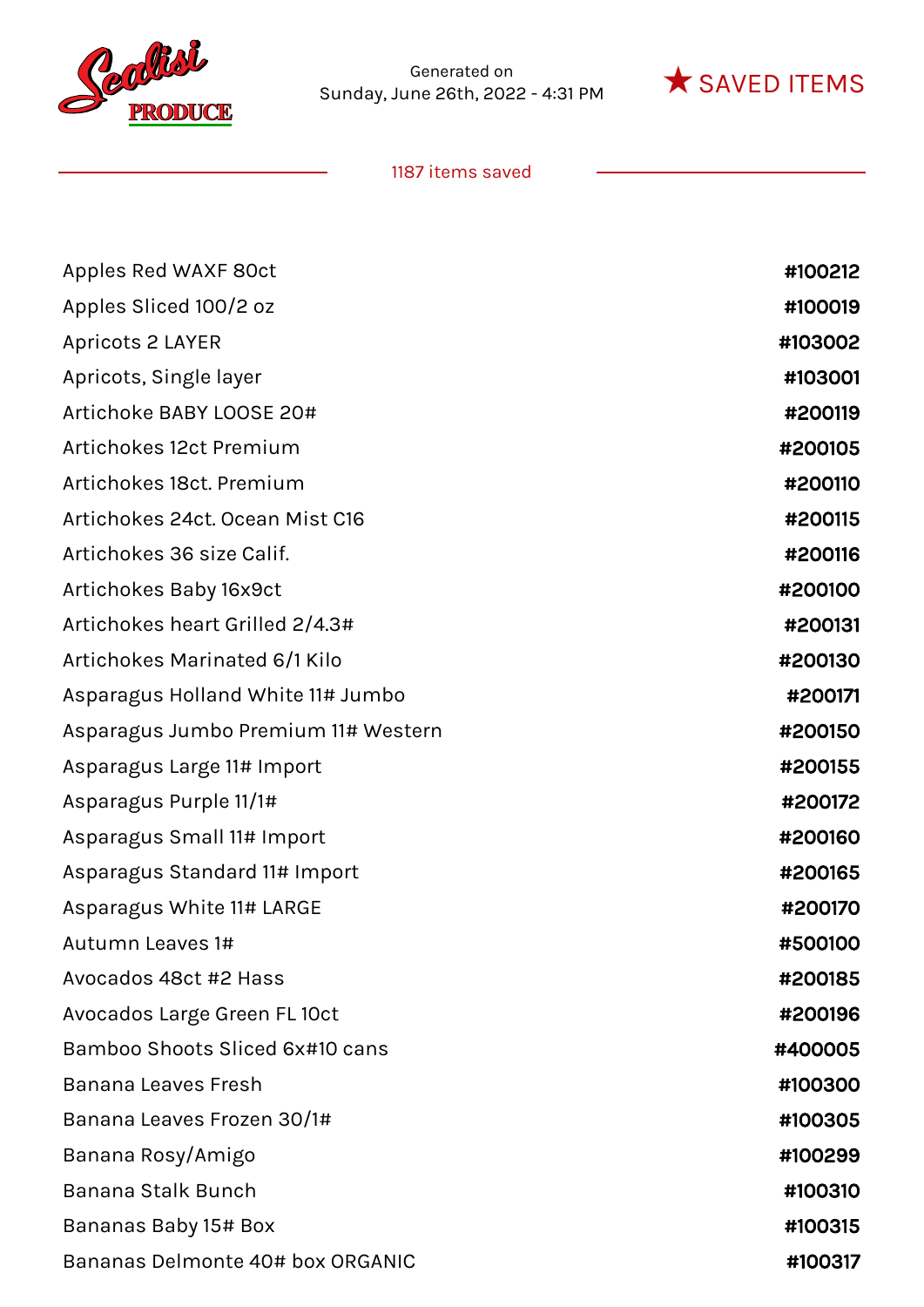



| Bananas Overipe TJ                 | #100321 |
|------------------------------------|---------|
| Bananas Premium Label 40#          | #100320 |
| Beans Chinese Long 1#              | #200300 |
| <b>Beans Cranberry</b>             | #200305 |
| Beans Fava BUSHEL 25#              | #200310 |
| Beans French Snipped 5#            | #200321 |
| Beans Garbanzo 15#                 | #200325 |
| Beans Green - Premium 25#          | #200330 |
| Beans Green Snipped 2/5#           | #200334 |
| Beans Lima Frozen 12/2.5 #         | #200336 |
| Beans Pole (BROAD)                 | #200340 |
| Beans Romano 15#                   | #200345 |
| Beans Vanilla 8oz.                 | #200355 |
| Beans Yellow Wax 10#               | #200636 |
| Beet Gold Turned 1 oz              | #200584 |
| Beets Baby Candy Stripe w/top      | #200500 |
| Beets Baby Gold W/Tops 24ct        | #200505 |
| <b>Beets Baby Mixed 24ct</b>       | #200510 |
| Beets Baby Red w/tops              | #200515 |
| Beets Candy Large 25#              | #200520 |
| Beets Gold w/Tops Bunched          | #200525 |
| Beets Golden 25#                   | #200530 |
| Beets Peeled Baby Gold Beet W/Tops | #200535 |
| Beets Peeled Baby Red W/Tops       | #200540 |
| Beets Peeled Candy W/Top           | #200550 |
| Beets Red Heart (Each)             | #200566 |
| Beets Red Large 25#                | #200560 |
| <b>Beets Red Pearls</b>            | #200565 |
| Berries Blackberry Premium 12/60z  | #100401 |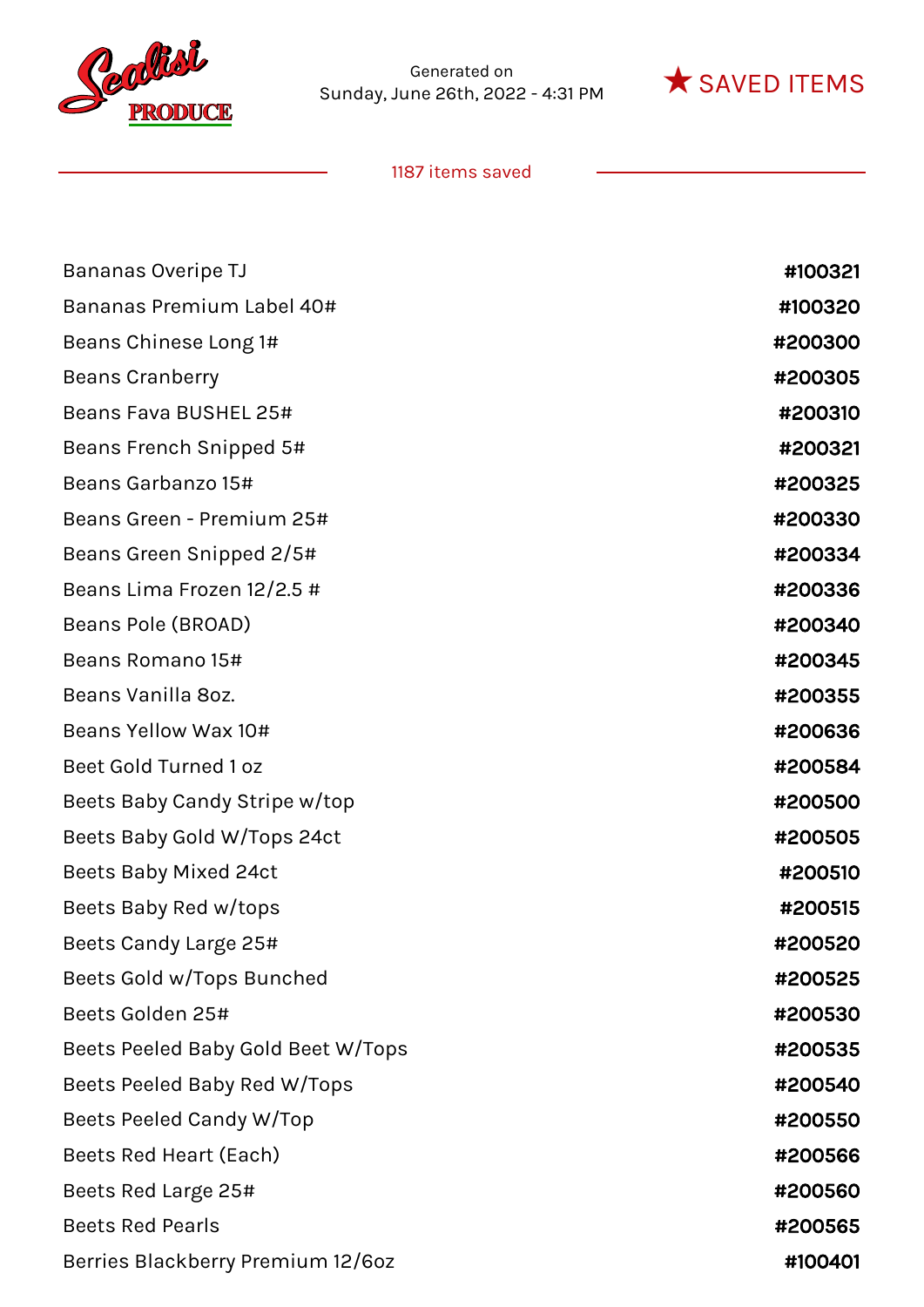



| Berries Blueberry 12/6 oz              | #100406 |
|----------------------------------------|---------|
| <b>Berries Currant Red 12ct</b>        | #100450 |
| <b>Berries Gooseberry Cape</b>         | #100413 |
| Berries Mixed 4 ea blk, blu, raz       | #100415 |
| <b>Berries Raspberry 12ct Driscoll</b> | #100420 |
| Berries Raspberry Golden Driscoll      | #100424 |
| Berries Stemberry Driscoll 4X16ct      | #100430 |
| Berries Strawberry 8/1# Premium        | #100435 |
| Berries Strawberry Harrys 8/1#         | #100445 |
| Berries, Cranberry, 24/12oz Ocean      | #100410 |
| <b>Bread Fruit</b>                     | #100800 |
| <b>Broccoflower 12ct</b>               | #200601 |
| <b>Broccoflower 9ct</b>                | #200600 |
| Broccoli Chinese 10# BOX               | #200605 |
| Broccoli Crowns 20#                    | #200610 |
| Broccoli Florets 3# each               | #200630 |
| Broccoli Premium 14ct                  | #200615 |
| Broccoli Rapini Andy Boy 20#           | #200660 |
| Broccoli Slaw 2/5#                     | #200620 |
| Broccoli Slaw 6/12oz.                  | #200621 |
| <b>Broccolini Aspiration 18ct</b>      | #200635 |
| Brussel Sprouts Gourmet 25#            | #202730 |
| Brussel Sprouts Halved 2/5#            | #202733 |
| Brussel Sprouts Large Size 25#         | #202729 |
| Brussel Sprouts Shredded 3/2# OM       | #202735 |
| <b>Brussel Sprouts Stalk</b>           | #202731 |
| Brussel Sprouts trim/split 10#         | #202734 |
| <b>Bulgur Wheat</b>                    | #400241 |
| Butter Oleo Vegetable Solids 30/1#     | #400800 |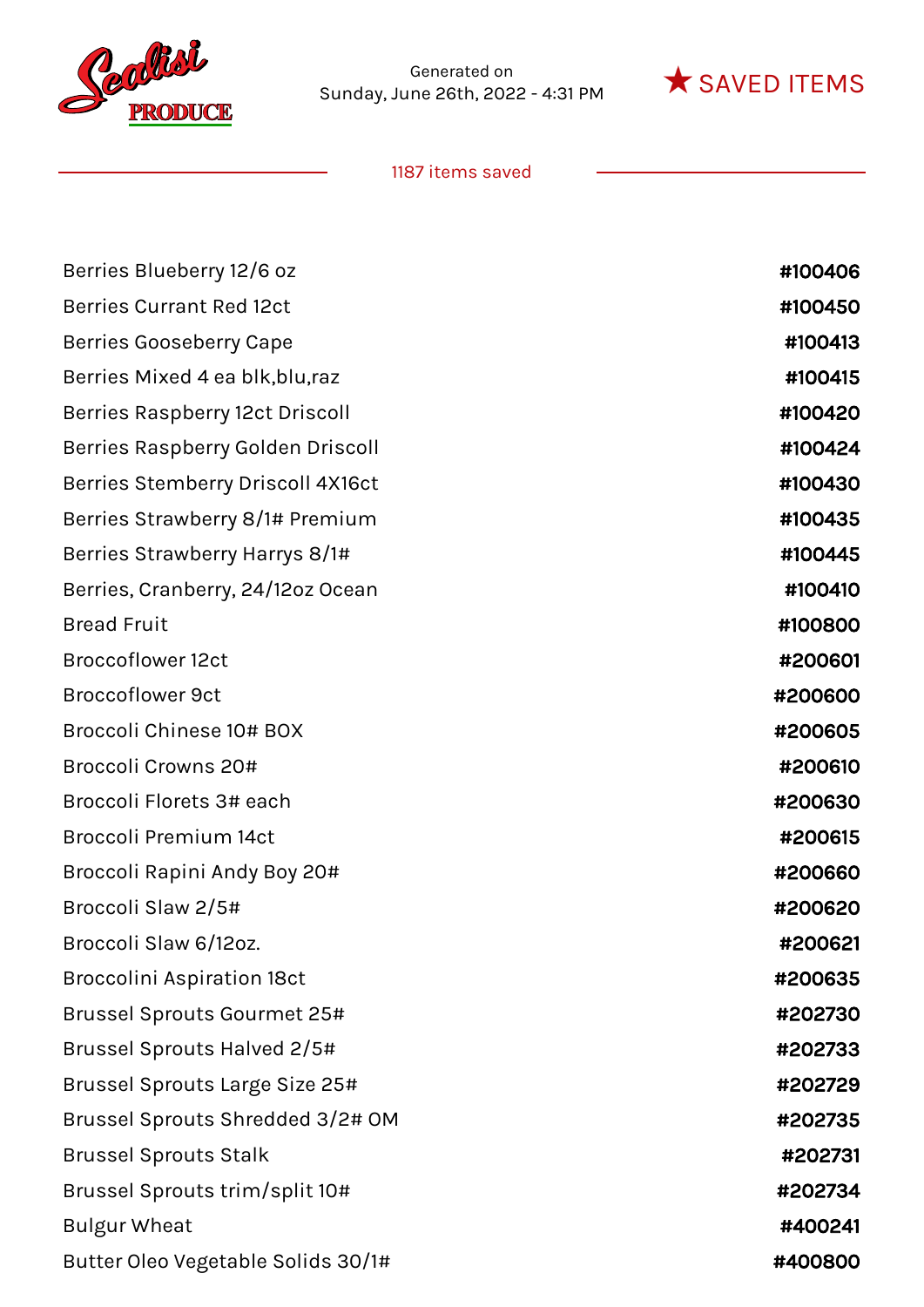



| Butter Plugra 36/1#             | #400780 |
|---------------------------------|---------|
| Butter Plugra 5# tub            | #400761 |
| <b>Butter Salted 36# AA</b>     | #400785 |
| <b>Butter Unsalted 36# AA</b>   | #400790 |
| Cabbage Baby Bok Choy Mui 1#    |         |
| Cabbage Bok Choy 30#            |         |
| Cabbage Bok Choy Baby 10#       |         |
| Cabbage Green Bag 8-10ct.XL     | #200720 |
| Cabbage Green Box 50#           | #200725 |
| Cabbage Kim Chee                | #200728 |
| Cabbage Nappa 30#               | #200730 |
| Cabbage Red 50#                 | #200740 |
| Cabbage Red Shredded 4/5#       | #200745 |
| Cabbage Savoy Curly             | #200751 |
| Cabbage Slaw 4/5# Premium       | #200755 |
| Cabbage Slaw Diced 1/4 cut      | #200715 |
| Capers, large jar Rolland       | #400015 |
| Carrot Turned 1/2oz             | #202692 |
| Carrots Baby 200/1.6oz          | #200846 |
| Carrots Baby Mixed w/Top 24ct   | #200800 |
| Carrots Baby Orange /w Top 24ct | #200815 |
| Carrots Baby Red w/Top 24ct     | #200805 |
| Carrots Baby Round 24ct         | #200811 |
| Carrots Baby Yellow w/Top 24ct  | #200875 |
| Carrots Cello 48/1 lb           | #200830 |
| Carrots Coin Cut 4/5#           | #200840 |
| Carrots Diced 4/5#              | #200845 |
| Carrots Jumbo #1 California 50# | #200854 |
| Carrots Jumbo 50# Eastern       | #200855 |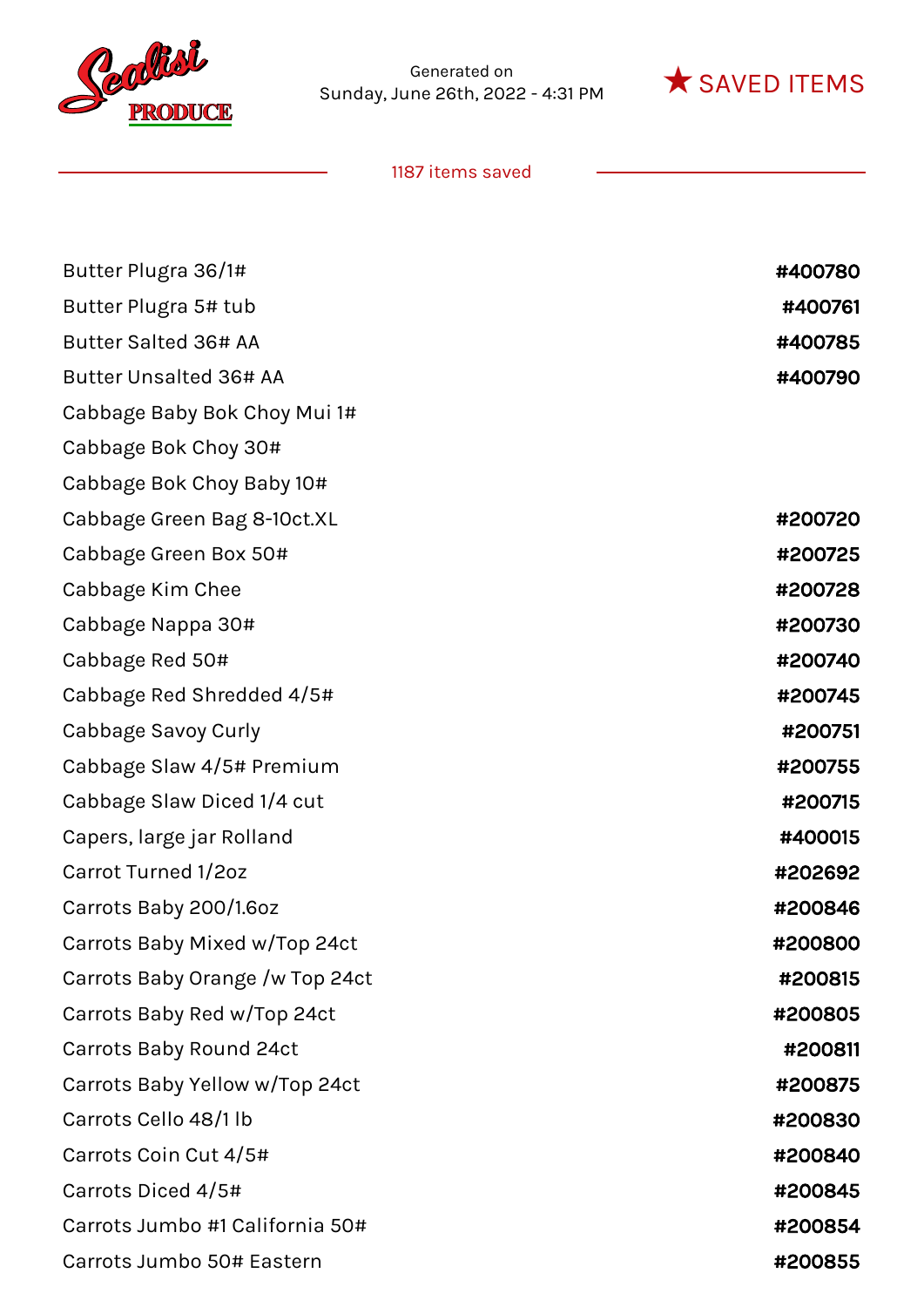



| Carrots Mini Peeled 30/1#            | #200865 |
|--------------------------------------|---------|
| Carrots Mixed Colored Big 25#        | #200880 |
| Carrots Peel Nugget 15/2#            | #200886 |
| Carrots Peeled Baby Mix w/Top Import | #200910 |
| Carrots Peeled Baby Red W/Top        | #200895 |
| <b>Carrots Peeled Baby Round</b>     | #200896 |
| Carrots Peeled Baby w/Top Import     | #200905 |
| Carrots Peeled Baby Yellow w/Top     | #200894 |
| Carrots Peeled Mini Slim 4/5# Cello  | #200870 |
| Carrots Peeled Whole 2 Plugs 25#     | #200914 |
| Carrots Shredded 12/10oz             | #200891 |
| Carrots Shredded 4/5#                | #200920 |
| Carrots Snap Top 50# Med.            | #200921 |
| Carrots Sticks 4/5#                  | #200925 |
| <b>Carrots Turned 1oz</b>            | #200926 |
| Cauliflower Baby 24ct                | #200642 |
| Cauliflower Cut Florets 10#          | #200645 |
| Cauliflower Orange 12ct.             | #200658 |
| Cauliflower Organic 12 ct.           | #200643 |
| Cauliflower Purple 12ct              | #200657 |
| Cauliflower Purple 4 ct              | #200651 |
| Cauliflower Tri Color 12ct           | #200655 |
| Cauliflower Tri Color 6ct            | #200650 |
| Cauliflower16ct                      | #200656 |
| Celery Chinese #                     | #201022 |
| Celery Diced 4/5# Bag                | #201010 |
| Celery Hearts 18ct.                  | #201015 |
| Celery Premium 24ct CA               | #201020 |
| Celery Root Large 10#                | #201000 |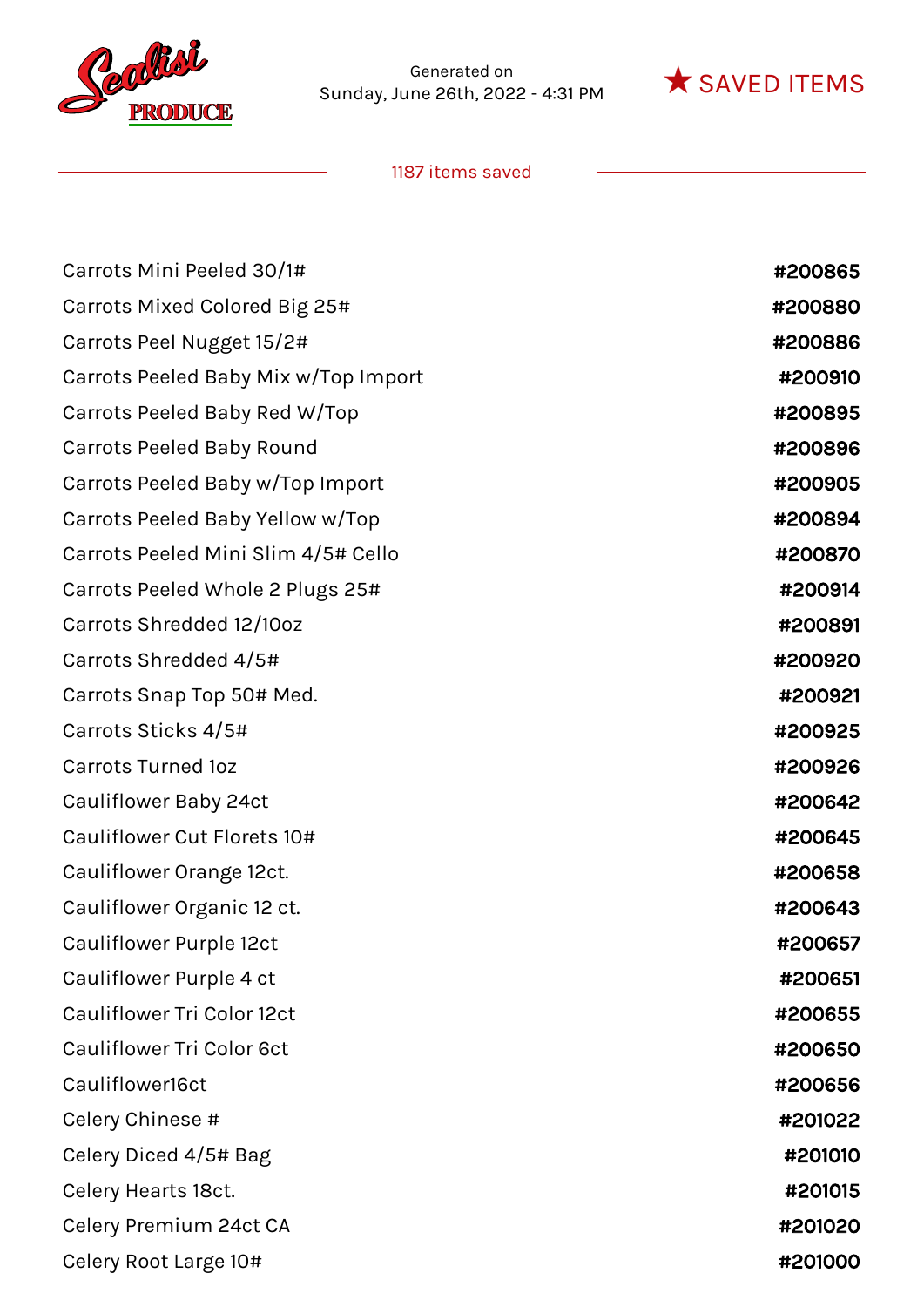



| Celery Sticks 4/5#                 | #201025 |
|------------------------------------|---------|
| Char Shu Mix 4x12x2 5oz            | #400020 |
| Cheese Alouette Garlic/Herb 5#     | #400502 |
| <b>Cheese Alpine Lace Swiss</b>    | #400501 |
| Cheese American Sliced 4/5#        | #400500 |
| Cheese Asiago Wheel 24# avg        | #400504 |
| Cheese Beemster Gouda 6# AVG       | #400516 |
| Cheese Bel Paese 5-6# Avg          | #400507 |
| Cheese Blue Crumbled 4/5#          | #400510 |
| Cheese Blue Saga 3# avg            | #400515 |
| Cheese Boursin 12/5oz              | #490100 |
| Cheese Brie French 2/1 kilo        | #490105 |
| Cheese Brie Tins 12/4.5oz          | #490110 |
| Cheese Burrata 6/1#                | #400513 |
| Cheese Cabot Pepper Jack 10#       | #490325 |
| Cheese Cabot White 10# avg         | #400508 |
| Cheese Cabot Yellow 10# avg        | #400499 |
| Cheese Cambozola Blue 5#           | #400520 |
| Cheese Camembert 12/4.5 oz         | #490360 |
| Cheese Cheddar Horseradish 10# avg | #490108 |
| Cheese Cheddar Mild 1/5#           | #400640 |
| Cheese Cheddar Sharp White 5#      | #400644 |
| Cheese Cheddar Shred Mild 4/5      | #400535 |
| Cheese Chihuahua 6# avg            | #490525 |
| Cheese Colby Longhorn              | #400526 |
| Cheese Cotija 4#                   | #400524 |
| Cheese Cottage 4/5#4%              | #400555 |
| Cheese Cream 10/3#                 | #400560 |
| Cheese Drunken Goat #              | #490415 |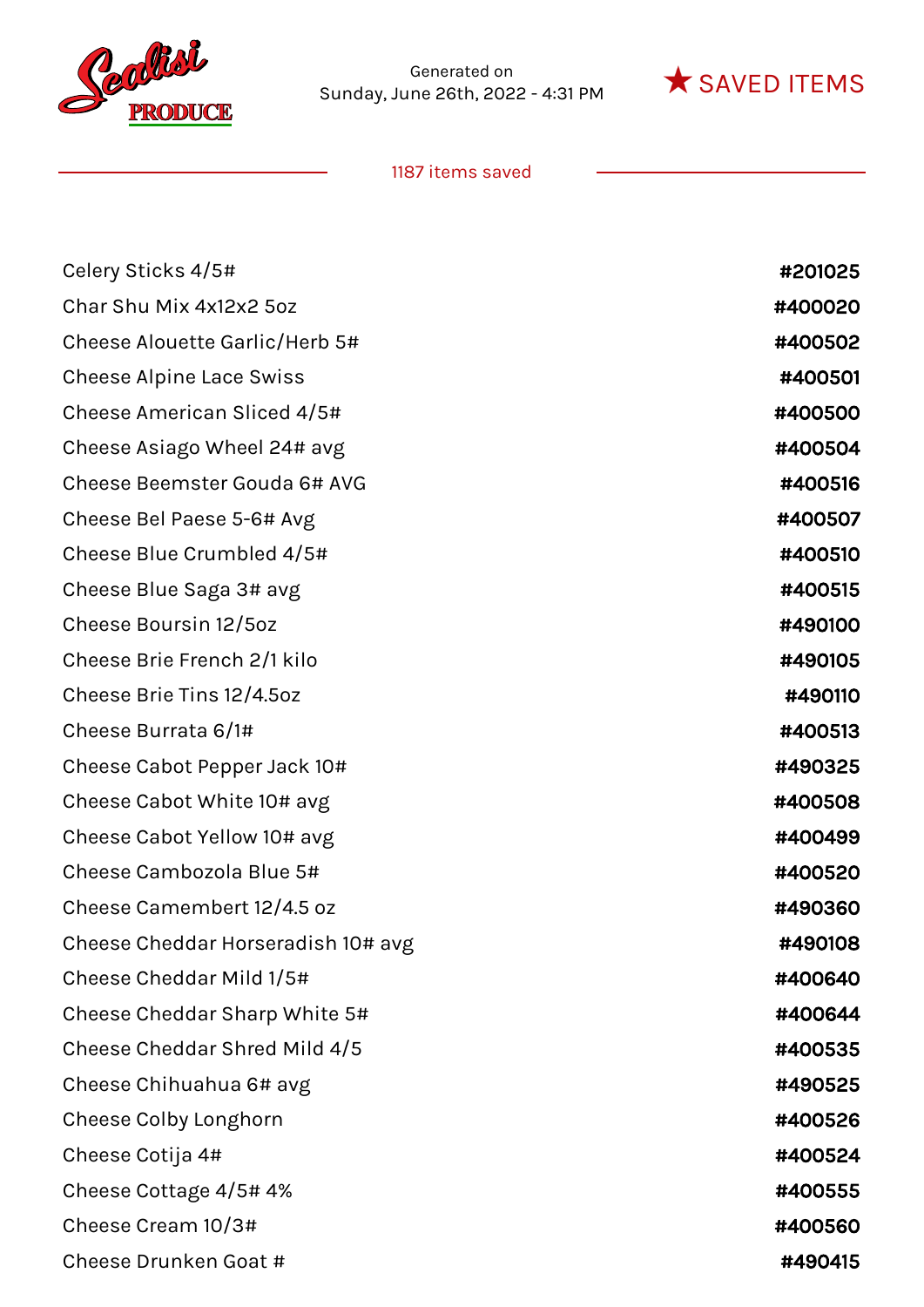



| Cheese Feta $4/4$ #                 | #400581 |
|-------------------------------------|---------|
| Cheese Fontina #                    | #490475 |
| Cheese Fontina Fontal #6 Avg        | #490550 |
| Cheese Fourme D'Ambert 5# avg       | #400521 |
| Cheese Fresh Ricotta Cone 3#        | #400527 |
| Cheese Goat 12/10oz                 | #400506 |
| Cheese Goat 2/2#                    | #400590 |
| Cheese Goat Crumbled 2#             | #400591 |
| Cheese Goat Midnite Moon 9# avg     | #400592 |
| Cheese Gorganzola Dolce 3# avg      | #490215 |
| Cheese Gorganzolla Crumbled 4/5#    | #400565 |
| Cheese Gouda Baby 12/7oz            | #490140 |
| Cheese Gouda Red Rind 10# avg       | #490465 |
| Cheese Grana Pandano 15-20# avg     | #490151 |
| Cheese Gruyere 6# avg               | #490152 |
| Cheese Havarti #                    | #400583 |
| Cheese Humboldt Cypress Grv 5#avg   | #400517 |
| Cheese Manchego 8# ave              | #400625 |
| Cheese Mascarpone 12/1#             | #400631 |
| Cheese Maytag Blue Wheel 5#         | #490155 |
| Cheese Mozzarella 2/3# OVALNE       | #400666 |
| Cheese Mozzarella Cherry 2/3#       | #400550 |
| Cheese Mozzarella Cherry Size 12/1# | #400551 |
| <b>Cheese Mozzarella Loaf</b>       | #400662 |
| Cheese Mozzarella Logs 8/1# Fresh   | #400661 |
| Cheese Mozzarella Shred 4/5#        | #400665 |
| Cheese Mozzerella Curd #            | #490163 |
| Cheese Mozzerella Smoked Ball 1#    | #490216 |
| Cheese Muenster 5# avg              | #490280 |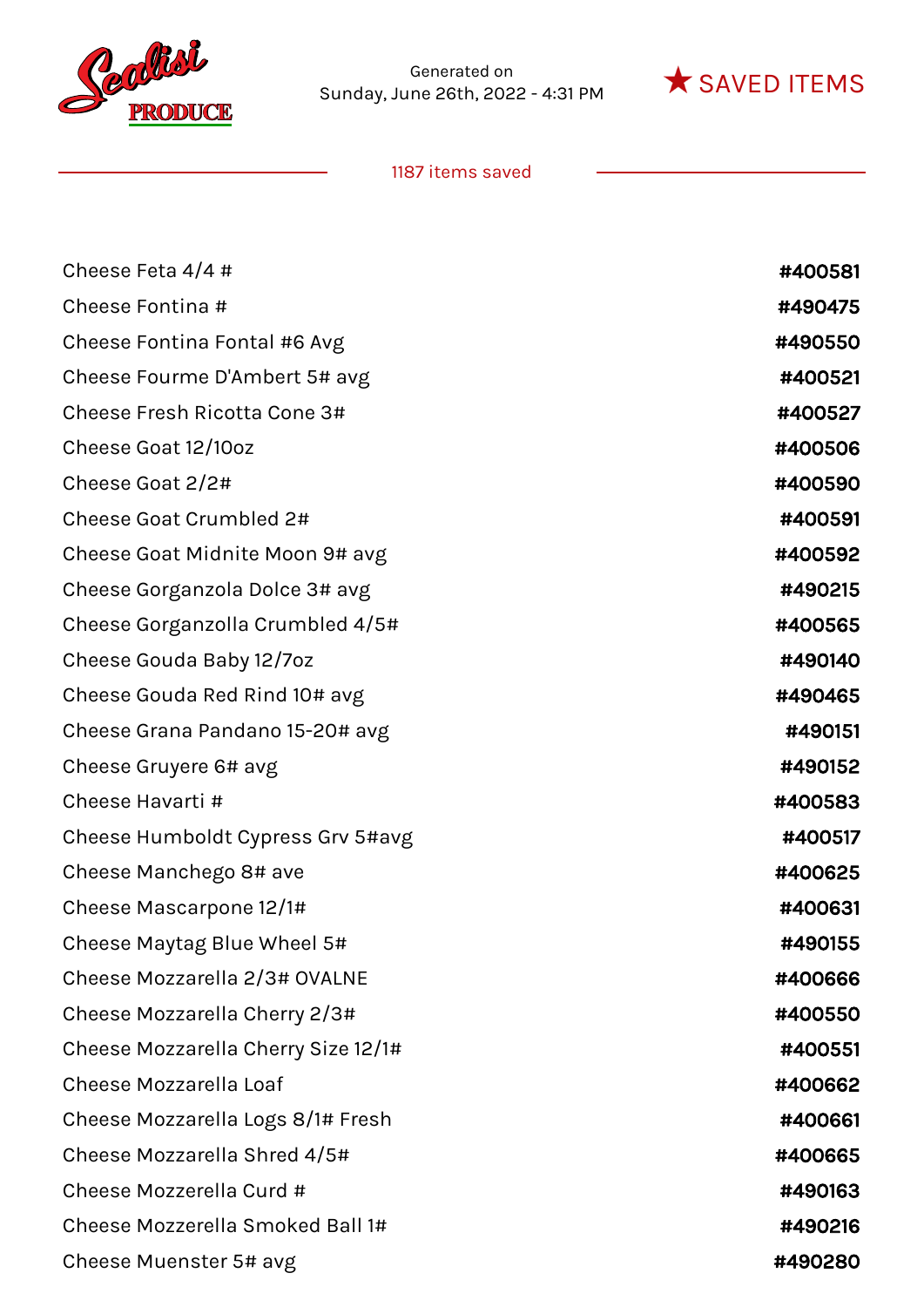



| Cheese Parmesan Grated IM 6/5#   | #400670 |
|----------------------------------|---------|
| Cheese Parmesan Shaved 4/5#      | #400676 |
| Cheese Parmesan Shredded 4/5#    | #400675 |
| Cheese Pepper Jack 10# avg       | #400751 |
| Cheese Point Reyes Blue 7# avg   | #400519 |
| Cheese Port Salute 5# Avg        | #490165 |
| <b>Cheese Provolone Loaf</b>     | #400689 |
| Cheese Queso Blanco 5# avg       | #400695 |
| Cheese Queso Fresco 12/12 oz     | #400696 |
| Cheese Queso Fresco 4/5# Wheel   | #490440 |
| Cheese Reggiano Parmesano#       | #490171 |
| Cheese Ricotta 6/3#              | #400705 |
| Cheese Ricotta Salata 6#         | #400523 |
| Cheese Romano Pecorino #         | #400710 |
| <b>Cheese Roquefort</b>          | #400511 |
| Cheese Smoked Gouda 6# avg       | #400596 |
| <b>Cheese Swiss Loaf</b>         | #400752 |
| Cheese Taleggio 4.4# Avg         | #400663 |
| Chef Chong Steamed Buns 12x15ct. | #400093 |
| <b>Cherries White Rainier</b>    | #103037 |
| Chestnuts                        | #400522 |
| <b>Chinese Mustard 10oz</b>      | #400030 |
| Chop Sticks 100ct                | #400035 |
| Citrus Yuzu (Baldor)             | #402096 |
| <b>Clementines 5# Box</b>        | #100500 |
| Coconut 40ct Bag                 | #100810 |
| Coconut Green (Water) Box 8-12ct | #100815 |
| <b>Coconut Halves 1/1ct</b>      | #100821 |
| Coconut Thai Young 9ct           | #100819 |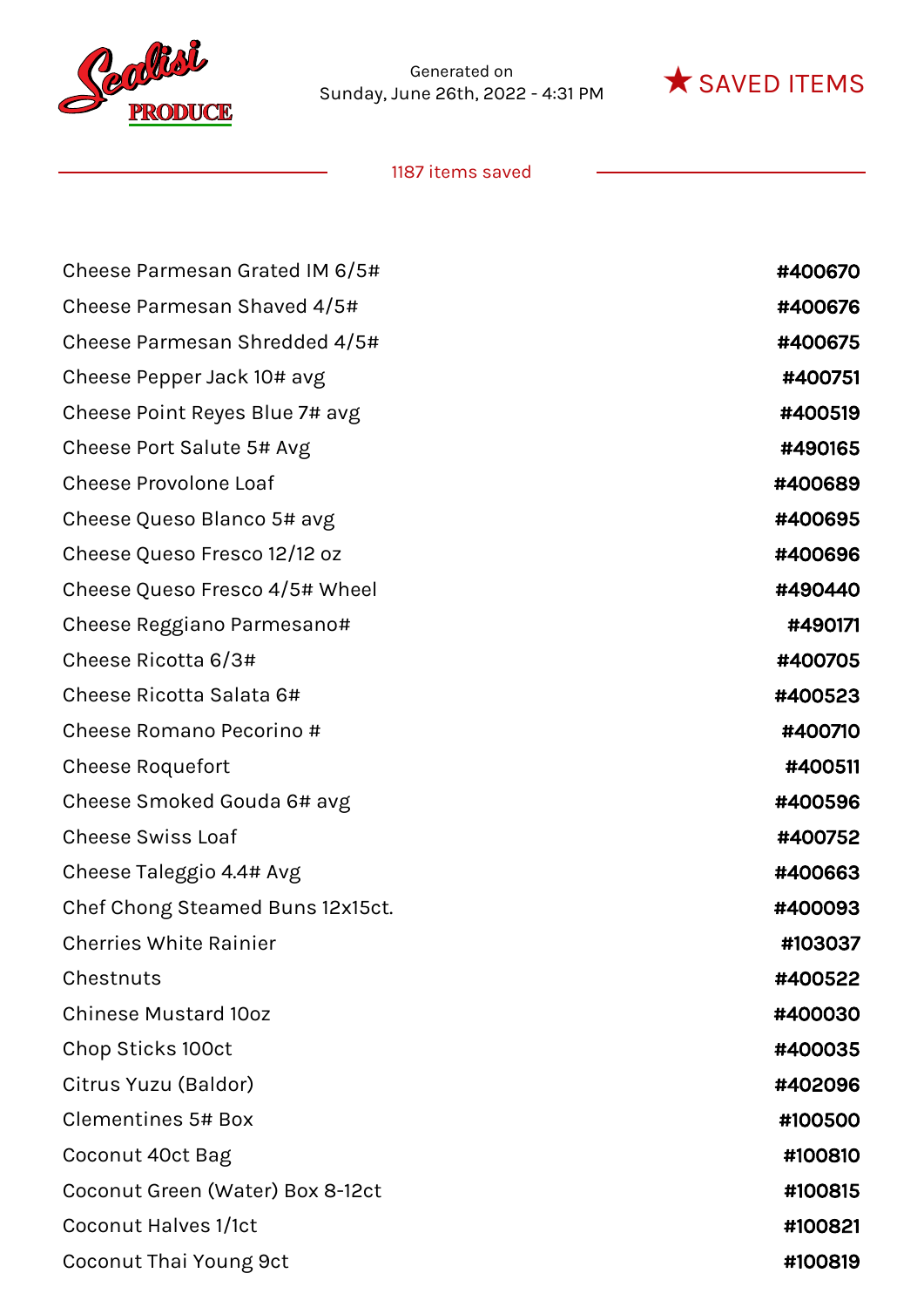



| Coconut Water (Green)               | #400039 |
|-------------------------------------|---------|
| Corn Baby 100ct.                    | #201055 |
| Corn Fresh White                    | #201054 |
| Corn Husk Grade A                   | #201050 |
| Corn Indian Mini 12/3's             | #201070 |
| Corn Indian Standard 24ct           | #201072 |
| Corn Local grown crate              | #201065 |
| <b>Corn Premium Bicolor</b>         | #500110 |
| <b>Crab Sticks</b>                  | #400045 |
| Cream Half & Half 12qt              | #400875 |
| Cream Heavy 36% 12 qts              | #400805 |
| Cream Heavy 40% 12 qts              | #400810 |
| Cream Heavy Ronny Brook 40% 1/2 Gal | #400811 |
| Cream Sour Cream 4/5#               | #400820 |
| Cream Whipped Aerosol 12            | #400825 |
| Creme Fraiche 2/tubs                | #400835 |
| Cucumber Japanese 10#               | #201103 |
| Cucumber Super Select 36ct          | #201116 |
| <b>Cucumbers European-Local</b>     | #201100 |
| <b>Cucumbers Kirby Full Bushel</b>  | #201105 |
| Cucumbers Mini Persian 8/1#         | #201112 |
| Cucumbers Select 40#                | #201115 |
| Cucumbers Sliced 1/5#               | #201118 |
| <b>Cucumbers Tiny Tindora</b>       | #201113 |
| Curry Green Can Paste 4oz           | #400058 |
| Curry Red CAN PASTE 40Z             | #400060 |
| <b>Curry Red Paste 32oz</b>         | #400061 |
| Dates Mejool 15#                    | #103040 |
| Dragon Fruit RED FLESH              | #100823 |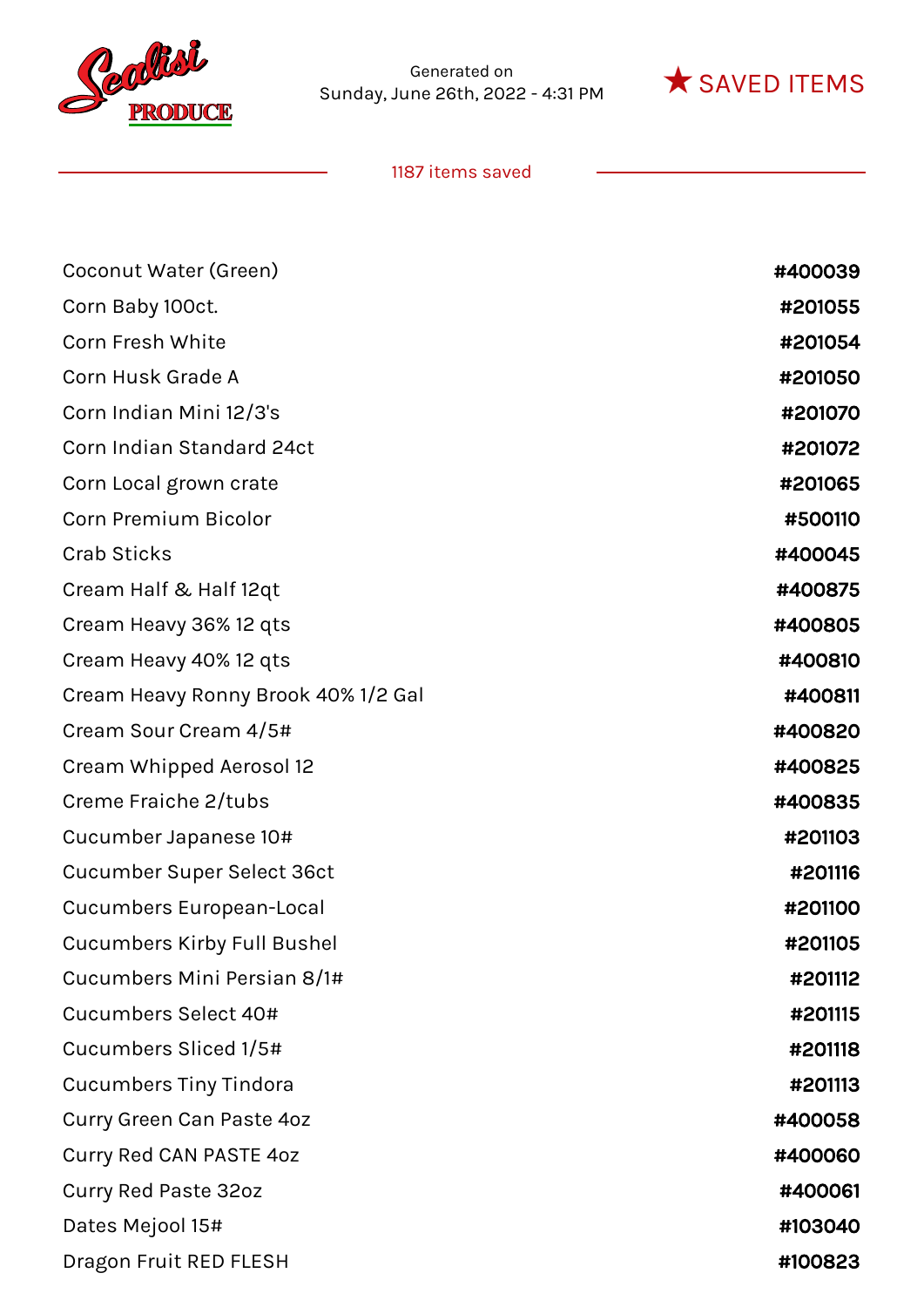



| Dragon Fruit WHITE FLESH        | #100824 |
|---------------------------------|---------|
| Dried Apples 5#                 | #100700 |
| Dried Apricots 5#               | #100705 |
| Dried Bananas 5#                | #100710 |
| Dried Berries Goji #            | #100722 |
| Dried Blueberries 5#            | #100715 |
| Dried Cherries Tart 5#          | #100780 |
| Dried Cranberries 10# craisens  | #100721 |
| Dried Currants 5#               | #100725 |
| Dried Dates Pitted 5#           | #100730 |
| Dried Fruit Mix 5#              | #100701 |
| Dried Kelp                      | #100734 |
| Dried Mango DICED 5#            | #100741 |
| Dried Mangoes SLICED 5#         | #100740 |
| Dried Mushroom Blk Trumpet      | #201660 |
| Dried Mushrooms Cepe (1#)       | #201665 |
| Dried Mushrooms Chanterelle 1#  | #201670 |
| Dried Mushrooms Euro Mix 1#     | #201675 |
| Dried Mushrooms Grey Morel 1#   | #201685 |
| Dried Mushrooms Lobster 1#      | #201690 |
| Dried Mushrooms Oyster          | #201691 |
| Dried Mushrooms Porcini 1#      | #201695 |
| Dried Mushrooms Porcini Powder  | #201700 |
| <b>Dried Mushrooms Shiitake</b> | #201701 |
| Dried Mushrooms Woodear #       | #201710 |
| Dried Papaya DICED 5#           | #100752 |
| Dried Papayas Spears 5#         | #100751 |
| Dried Peaches 5#                | #100755 |
| Dried Pears 5#                  | #100760 |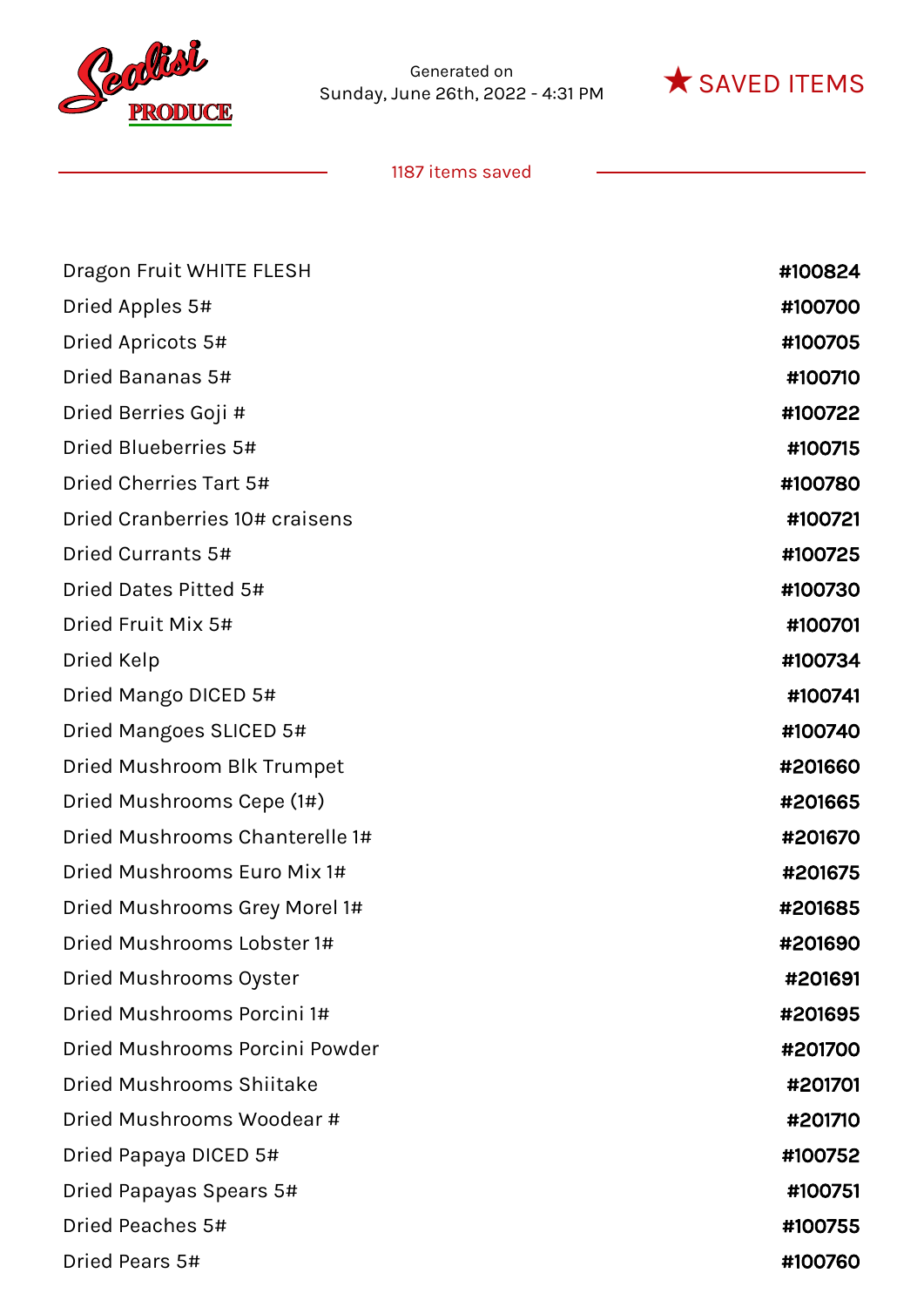



| Dried Pineapple Rings 10#        | #100766 |
|----------------------------------|---------|
| Dried Pineapples Chunks 5#       | #100765 |
| Dried Prune Pitted25#            | #100774 |
| Dried Strawberries 10#           | #100775 |
| Dried Tomatoes Sundried 4/5#     | #100785 |
| Edamame in Pod 20/1#             | #400070 |
| Edamame Shelled 20/1#            | #400071 |
| Eel Sauce 60oz                   | #400426 |
| Egg Beaters 12/2# FRESH          | #400841 |
| Eggplant Chinese 30#             | #201149 |
| Eggplant Fancy Grade             | #201155 |
| Eggplant Graffiti Holland 11#    | #201160 |
| Eggplant Holland 11#             | #201165 |
| Eggplant Italian Small           | #201175 |
| Eggplant Sicilian Bushel         | #201180 |
| Eggplant Thai 10#                | #201176 |
| Eggroll Skins 10/2#              | #400457 |
| Eggs "ORGANIC" 15 dz             | #400847 |
| Eggs 15 dz XL Eggland Best       | #400845 |
| Eggs AA 15 doz. LL               | #400850 |
| Eggs Cage Free 15dz. Lrg         | #400852 |
| Eggs Jumbo 24 DZ                 | #400846 |
| Eggs Liquid Plain 15/2#          | #400866 |
| Eggs LL 30 dz                    | #400840 |
| Eggs Pasterized Eggs Yolks 15/2# | #400857 |
| Eggs Quail Cooked Peeled 7oz     | #400861 |
| Eggs Quail fresh TRAY            | #400860 |
| Eggs Tb Egg Hardboiled           | #400865 |
| Eggs Whites 15/2#                | #400858 |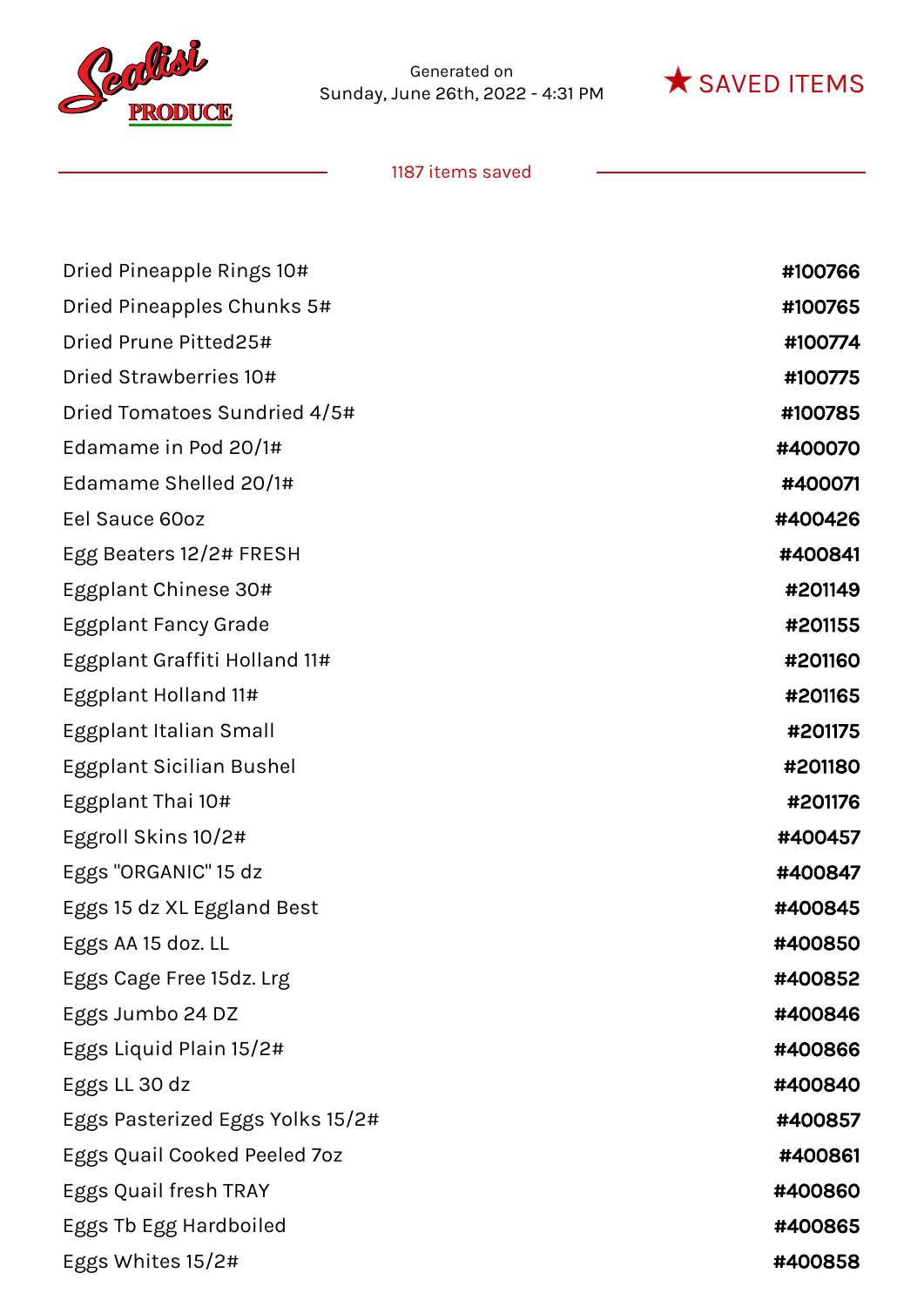



| Fiddlehead by the pound                    | #401285 |
|--------------------------------------------|---------|
| Figs, Black Mission 8 pt                   | #100501 |
| Figs, Brown Turkish Tray                   | #100502 |
| Figs, Dried Calmendia                      | #100737 |
| Figs, Dried Green String 24/16             | #100736 |
| Figs, Dried Premium 5#                     | #100735 |
| Fish Eggs Masago Orange 1.1# Fzn           | #400080 |
| Fish Eggs Masago Red 1.1# Fzn              | #400085 |
| Fish Sauce Golden Boy                      | #400090 |
| Flowers Apidistra Leaves                   | #401102 |
| Flowers Baby's Breath Million Star         | #401105 |
| <b>Flowers Carnations Each</b>             | #401176 |
| Flowers Ferns Leather Leave 20ct.          | #401135 |
| <b>Flowers Italian Ruskus 25ct</b>         | #401151 |
| Flowers Orchid on Stem 10ct                | #401190 |
| <b>Flowers Orchids 100ct</b>               | #401195 |
| <b>Flowers Roses Mini 30ct</b>             | #401220 |
| <b>Flowers Squash Blossoms</b>             | #401240 |
| <b>Flowers Stem Roses</b>                  | #401215 |
| Flowers, Spray Roses                       | #401221 |
| <b>Fortune Cookie</b>                      | #400095 |
| Fresh Flower Crystalized Pansy 10ct        | #401112 |
| <b>Fresh Flower Fennel</b>                 | #401343 |
| Fresh Flower Mint Blossom                  | #401344 |
| Fresh Flower Pea 50ct                      | #401118 |
| Fresh Flowers Arugula Blossom 100ct        | #301012 |
| <b>Fresh Flowers Bachelors Button 50ct</b> | #401317 |
| <b>Fresh Flowers Basil Blossom</b>         | #401318 |
| Fresh Flowers Begonia 50ct                 | #401194 |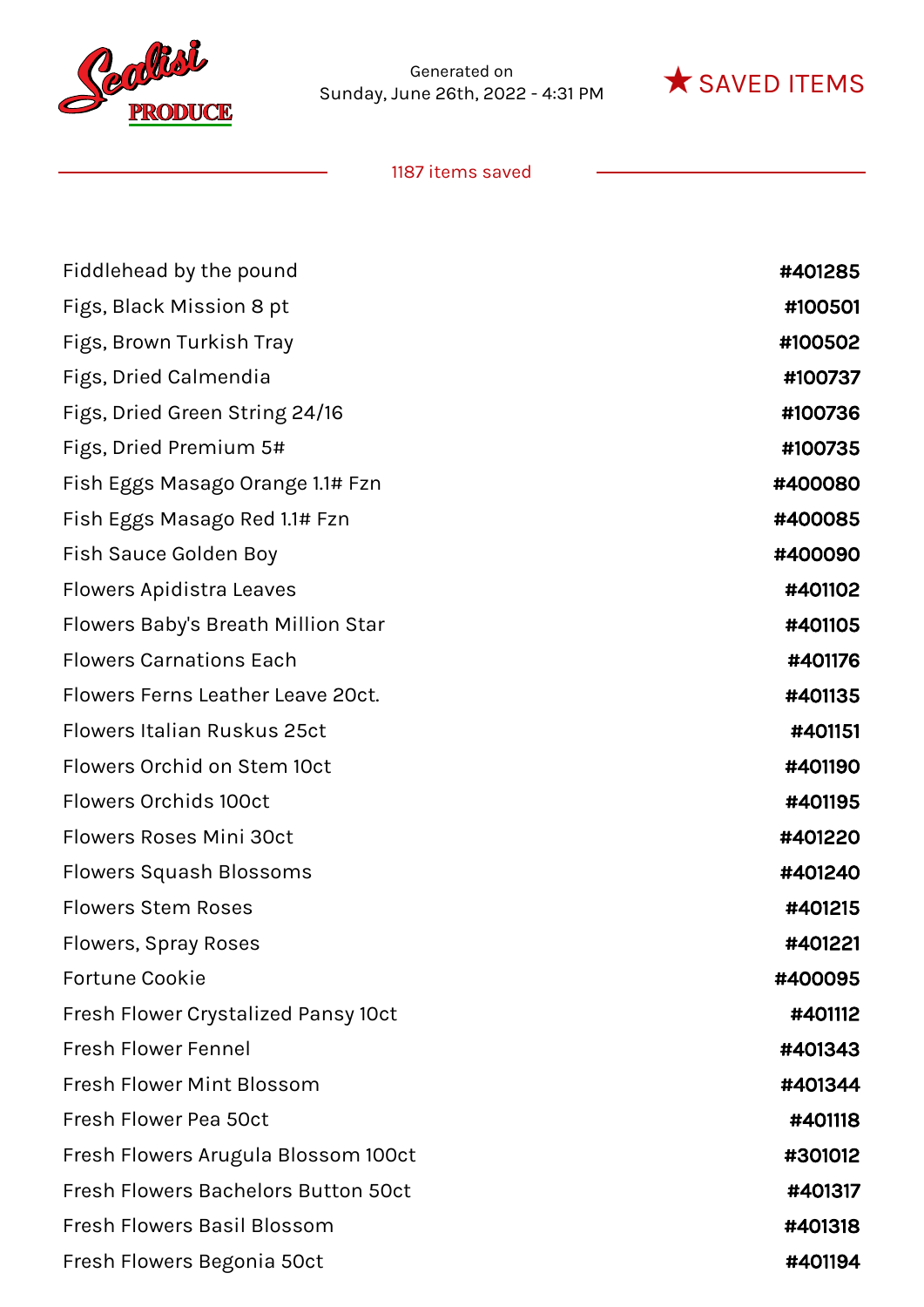



| <b>Fresh Flowers Buzz Button</b>    | #300092 |
|-------------------------------------|---------|
| Fresh Flowers Calendula             | #401116 |
| Fresh Flowers Confetti              | #401115 |
| <b>Fresh Flowers Dianthus</b>       | #401150 |
| Fresh Flowers Elder 50ct            | #401231 |
| <b>Fresh Flowers Firestick</b>      | #401140 |
| Fresh Flowers Jasmine Blossom 50ct  | #401139 |
| Fresh Flowers Marigold              | #401160 |
| <b>Fresh Flowers Mustard 50ct</b>   | #401345 |
| <b>Fresh Flowers Nasturtium</b>     | #401185 |
| <b>Fresh Flowers Pansies</b>        | #401205 |
| Fresh Flowers Premiun Assortment    | #401130 |
| Fresh Flowers Snapdragon            | #401230 |
| <b>Fresh Flowers Viola</b>          | #401245 |
| Fresh Herb Flowers Borage Blossom   | #401110 |
| Fresh Herb Flowers Cilantro         | #301031 |
| Fresh Herb Flowers Dill             | #401126 |
| <b>Fresh Herb Flowers Lavender</b>  | #300090 |
| Fresh Herb Flowers Purple Chive     | #401211 |
| Fresh Herb Tops Sage Tricolor       | #300072 |
| Fresh Herb Tops Spearmint 40CT 1/4# | #300135 |
| <b>Fresh Leaf Red Amaranth</b>      | #300067 |
| Fresh Micro Amaranth Carnival 40z   | #300058 |
| Fresh Micro Amaranth Red 80z        | #301000 |
| Fresh Micro Arugula 80z             | #301006 |
| Fresh Micro Asian Mix 80z           | #301007 |
| Fresh Micro Basil Italian 80z       | #301017 |
| Fresh Micro Basil Lemon 4oz         | #301018 |
| Fresh Micro Basil Mix 80z           | #301051 |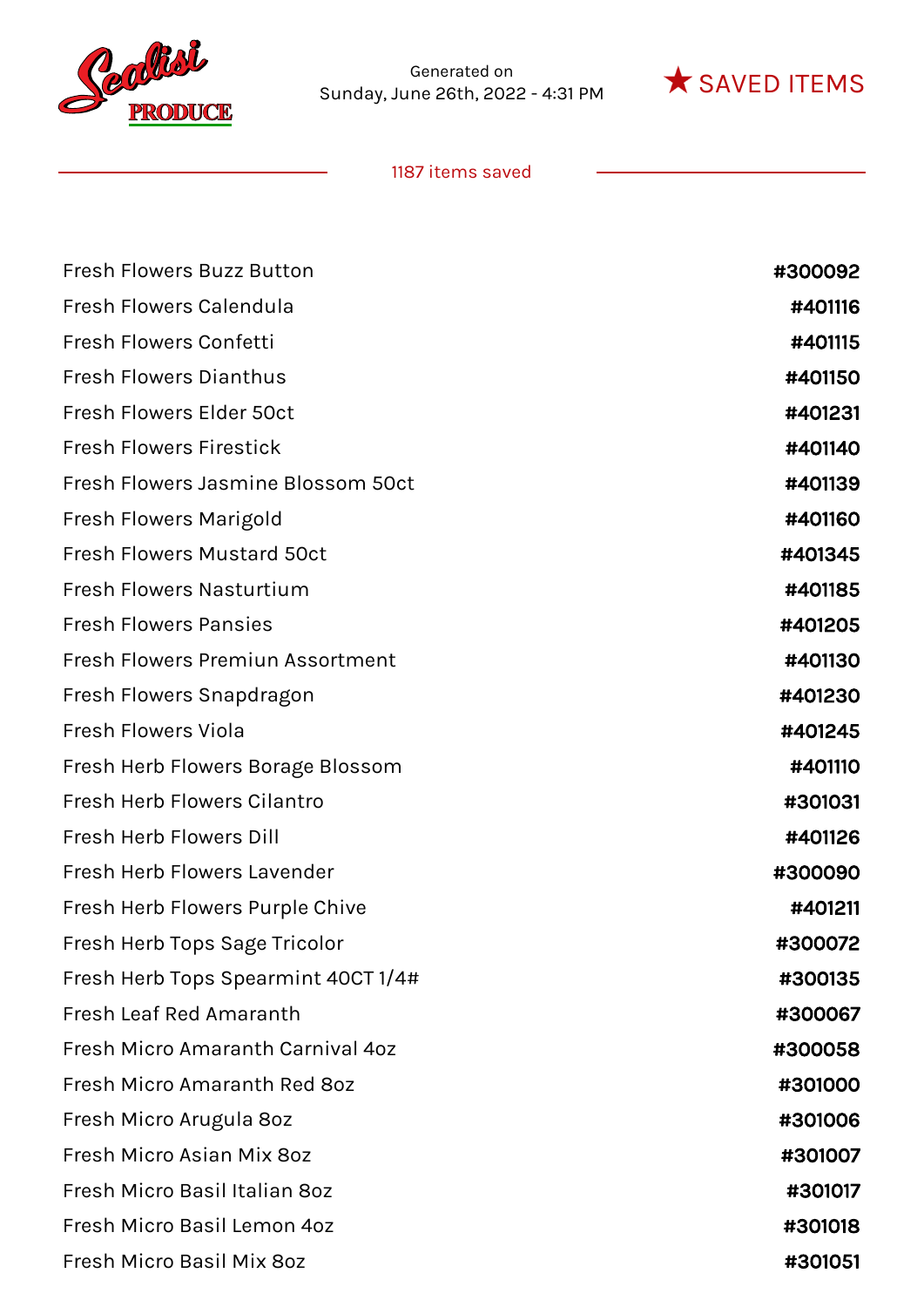



| Fresh Micro Basil Opal 80z         | #301065 |
|------------------------------------|---------|
| Fresh Micro Broccoli               | #301010 |
| Fresh Micro Bulls Blood 8oz.       | #301015 |
| Fresh Micro Celery 80z             | #301020 |
| <b>Fresh Micro Chard Mix</b>       | #300099 |
| Fresh Micro Chervil 3oz. tub       | #300002 |
| Fresh Micro Chervil 80z            | #300051 |
| Fresh Micro Chives 80z             | #301022 |
| Fresh Micro Cilantro 8 oz          | #301030 |
| Fresh Micro Citrus Mix 80z         | #301035 |
| Fresh Micro Fennel 80z             | #301005 |
| Fresh Micro Fiesta Blend 8oz.      | #301025 |
| Fresh Micro Flower Mum Wht 200ct   | #300068 |
| <b>Fresh Micro Flower Star</b>     | #301019 |
| Fresh Micro Flowers Blend 200ct    | #301037 |
| Fresh Micro Flowers Marigold 200ct | #300076 |
| Fresh Micro Hearts of Fire 8oz     | #301039 |
| Fresh Micro Intensity Mix 4oz      | #301102 |
| Fresh Micro Italian Parsley 80z    | #301027 |
| Fresh Micro Kale 8oz               | #300087 |
| Fresh Micro Kohlrabi               | #301003 |
| Fresh Micro Lovage 8oz             | #301042 |
| Fresh Micro Mint 8oz.              | #301045 |
| <b>Fresh Micro Mint Lavender</b>   | #301046 |
| Fresh Micro Mirepoix 80z           | #301050 |
| Fresh Micro Misuba 80z             | #301053 |
| Fresh Micro Mizuna 80z             | #301055 |
| Fresh Micro Mustard dijon 8oz      | #301056 |
| Fresh Micro Mustard Red 8oz        | #301002 |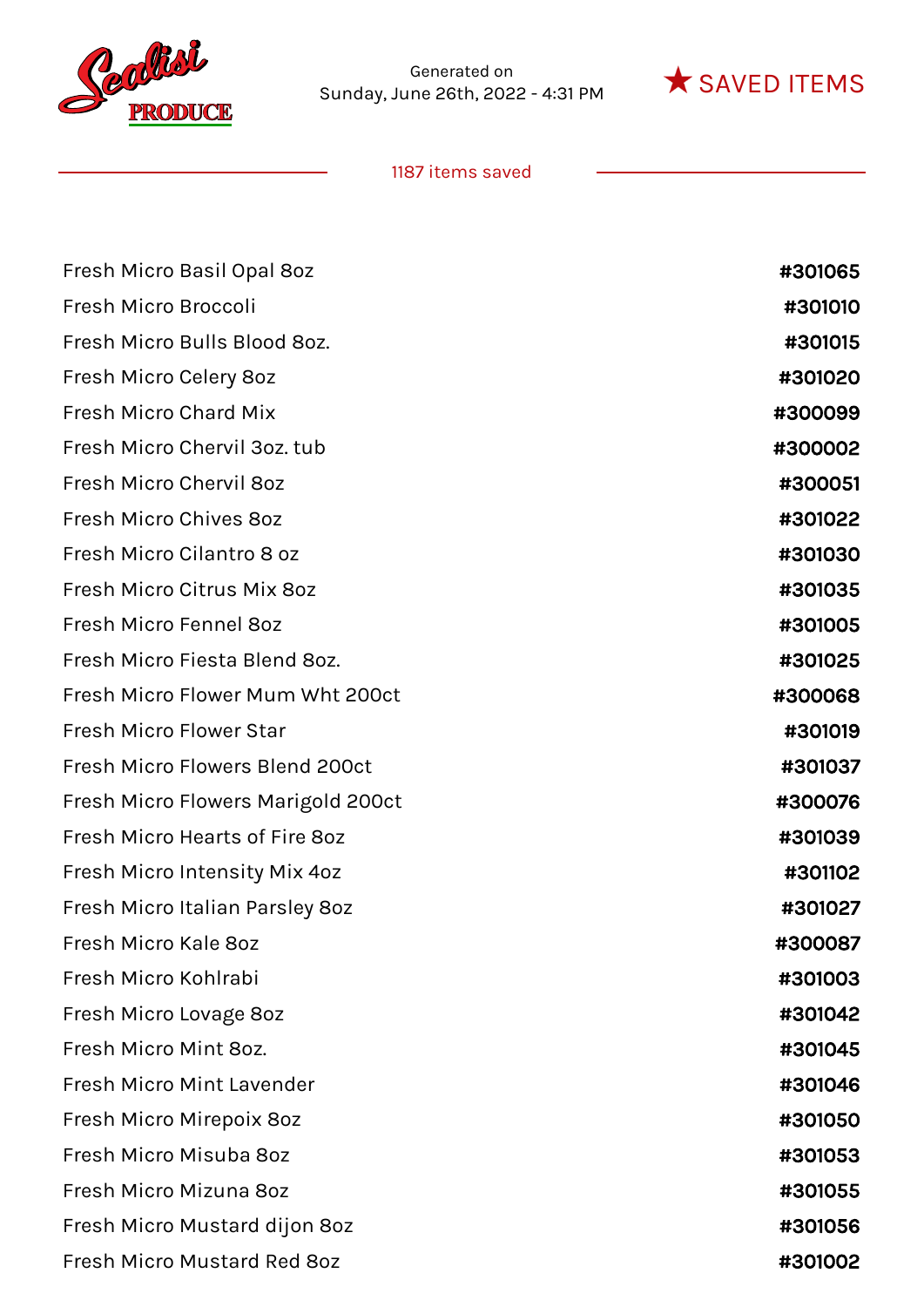



| Fresh Micro Peppercress 80z.        | #301070 |
|-------------------------------------|---------|
| Fresh Micro Radish Daikon 80z       | #301097 |
| Fresh Micro Shiso Green 4oz         | #301118 |
| Fresh Micro Shiso Green 80z         | #301116 |
| Fresh Micro Shiso Mix 8 oz          | #301119 |
| Fresh Micro Shiso Red 8oz           | #301121 |
| Fresh Micro Spinach Burgandy        | #301011 |
| Fresh Micro Thyme 80z               | #301057 |
| Fresh Mini Crown Bull's Blood 8oz   | #301105 |
| Fresh Mini Crown Pak Choy           | #301106 |
| Fresh Petite Arugula 80z            | #301090 |
| Fresh Petite Epazote 8oz            | #300074 |
| Fresh Petite Ice Plant 4oz          | #301043 |
| Fresh Petite Leaf Fava 4oz          | #301034 |
| Fresh Petite Lemon Basil 80z.       | #301075 |
| Fresh Petite Lucky Shamrock         | #300064 |
| Fresh Petite Merlot Mix 80z         | #301080 |
| Fresh Petite Mustard Red Frill 80z  | #301041 |
| Fresh Petite Nasturtium Leaf        | #300057 |
| Fresh Petite Pumpkin                | #301092 |
| Fresh Petite Rosemary               | #301089 |
| <b>Fresh Petite Savory</b>          | #301091 |
| Fresh Petite Sea Beans 80z          | #301117 |
| Fresh Petite Season's Mix 80z       | #301085 |
| Fresh Petite Wood Sorrel            | #300084 |
| Fresh Rose Crystalized Flower 6/6ct | #401111 |
| Fresh Rose Petals 2 oz              | #401233 |
| Fresh Shiso Leaf Green 100ct        | #400311 |
| Fresh Shiso Leaves Green 50ct       | #400305 |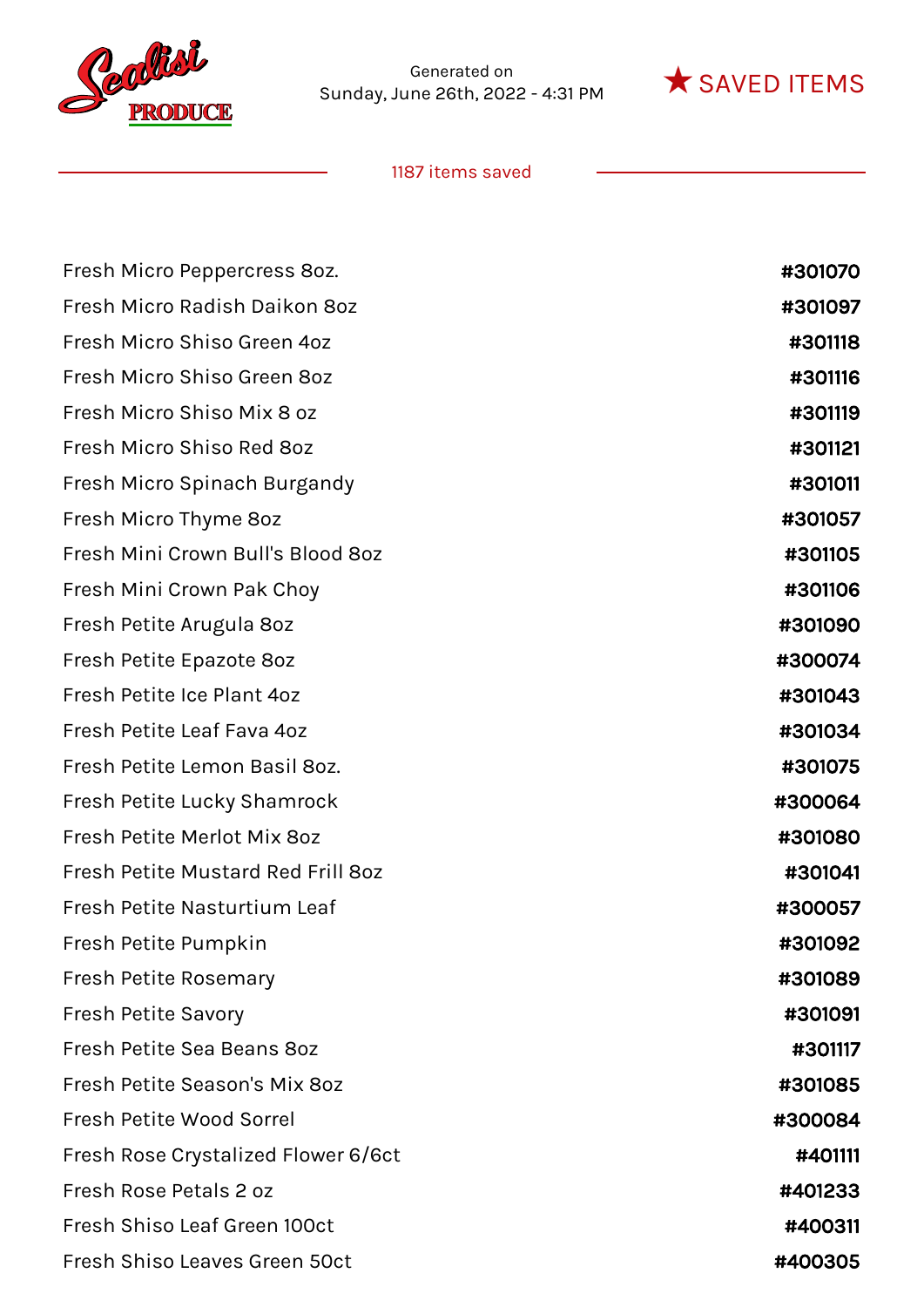



| <b>Fresh Shiso Leaves Red 50ct</b>   | #400310 |
|--------------------------------------|---------|
| Fresh Shoots Gold Squash             | #300066 |
| Fresh Shoots Popcorn 8oz             | #301095 |
| Fresh Shoots Sunflower 3#            | #300063 |
| Galanga                              | #202600 |
| Garlic Black 1#                      | #201211 |
| <b>Garlic Braided Rope 6ct</b>       | #201200 |
| Garlic Elephant 10# CASE             | #201205 |
| <b>Garlic Green Tub</b>              | #201212 |
| Garlic Green/Spring 1#               | #201210 |
| Garlic Peeled Premium 4/5# bag       | #201225 |
| Garlic Super Collossal               | #201230 |
| <b>Ginger Crystalized 80z</b>        | #202612 |
| Ginger Pickled sliced 10/2# bags     | #401020 |
| Ginger Root 30#                      | #202610 |
| Ginger, Pickled 41 gl                | #202605 |
| Gold beet pearls 5#                  | #200581 |
| Gourds Pumpkin Size Medium           | #500122 |
| Grapefruit Pummelo Local             | #101042 |
| Grapefruit Ruby 32ct                 | #100510 |
| <b>Grapefruit Sections 4/1 Gal</b>   | #100505 |
| Grapes Black Seedless 18#            | #100904 |
| Grapes Champagne 16#                 | #100906 |
| Grapes Concord 8/1 quart 18#         | #100907 |
| <b>Grapes Green Seedless (Chile)</b> | #100910 |
| <b>Grapes Red PREMIUM LARGE SIZE</b> | #100900 |
| Grapes Red Seedless/TJ               | #100901 |
| <b>Greens Calalloo</b>               | #201264 |
| <b>Greens Collard bunched 6ct</b>    | #201261 |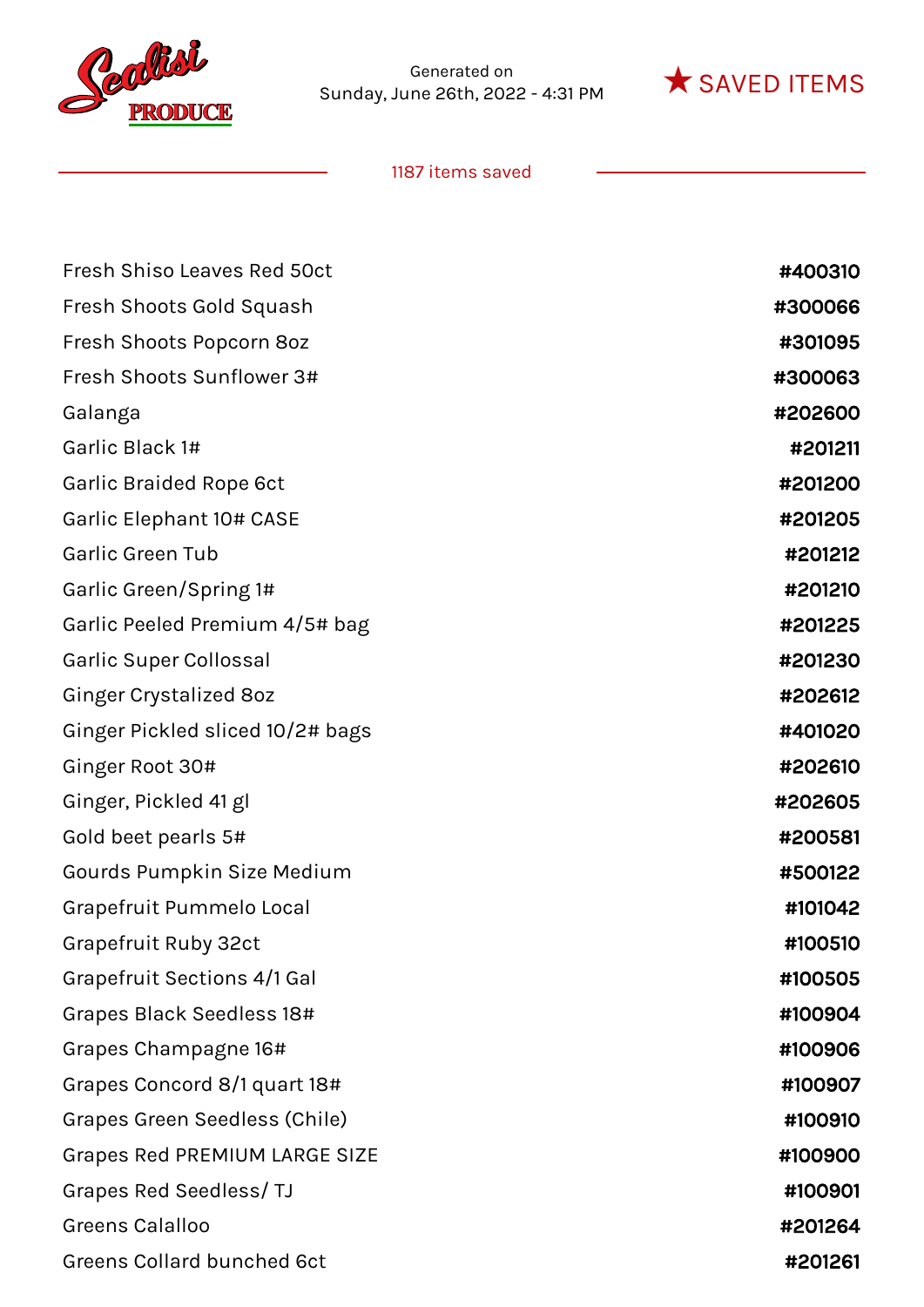



| <b>Greens Dandelion loose</b>        | #201265 |
|--------------------------------------|---------|
| <b>Greens Mustard 12ct</b>           | #201270 |
| Greens Swiss Chard Green 12ct CAL.   | #201275 |
| <b>Greens Swiss Chard Red LOCAL</b>  | #201280 |
| Greens, Swiss Chard Brght Lght CA 12 | #201255 |
| Guava Paste                          | #400063 |
| Guava Pink 10#                       | #100830 |
| Hay Bales Standard 2 days notice     | #500150 |
| Hearts of Palm 1# pkg                | #202740 |
| Hearts of Palm 1# pkg Import         |         |
| Hearts of Palm 1# pkg Import         | #202740 |
| Hearts of Palm Hawaiian #            | #202741 |
| Herb Basil Fresh # local XF          | #300025 |
| Herb Basil Opal #                    | #300030 |
| <b>Herb Basil Plant</b>              | #300035 |
| Herb Basil Thai #                    | #300040 |
| Herb Bay Leaf 1#                     | #300045 |
| Herb Chervil 12ct CA                 | #300055 |
| Herb Chive Blossom 50ct              | #300077 |
| <b>Herb Chives 12ct</b>              | #300060 |
| <b>Herb Chives Garlic</b>            | #300065 |
| Herb Cilantro 30ct CA                | #300070 |
| Herb Cilantro 60ct                   | #300071 |
| Herb Culantro #                      | #300078 |
| Herb Cumin Whole Seed                | #300112 |
| Herb Dill 24ct crate                 | #300080 |
| Herb Epazote #                       | #300085 |
| Herb Lemon Grass Sold By #           | #300105 |
| Herb Lemon Leaf                      | #300110 |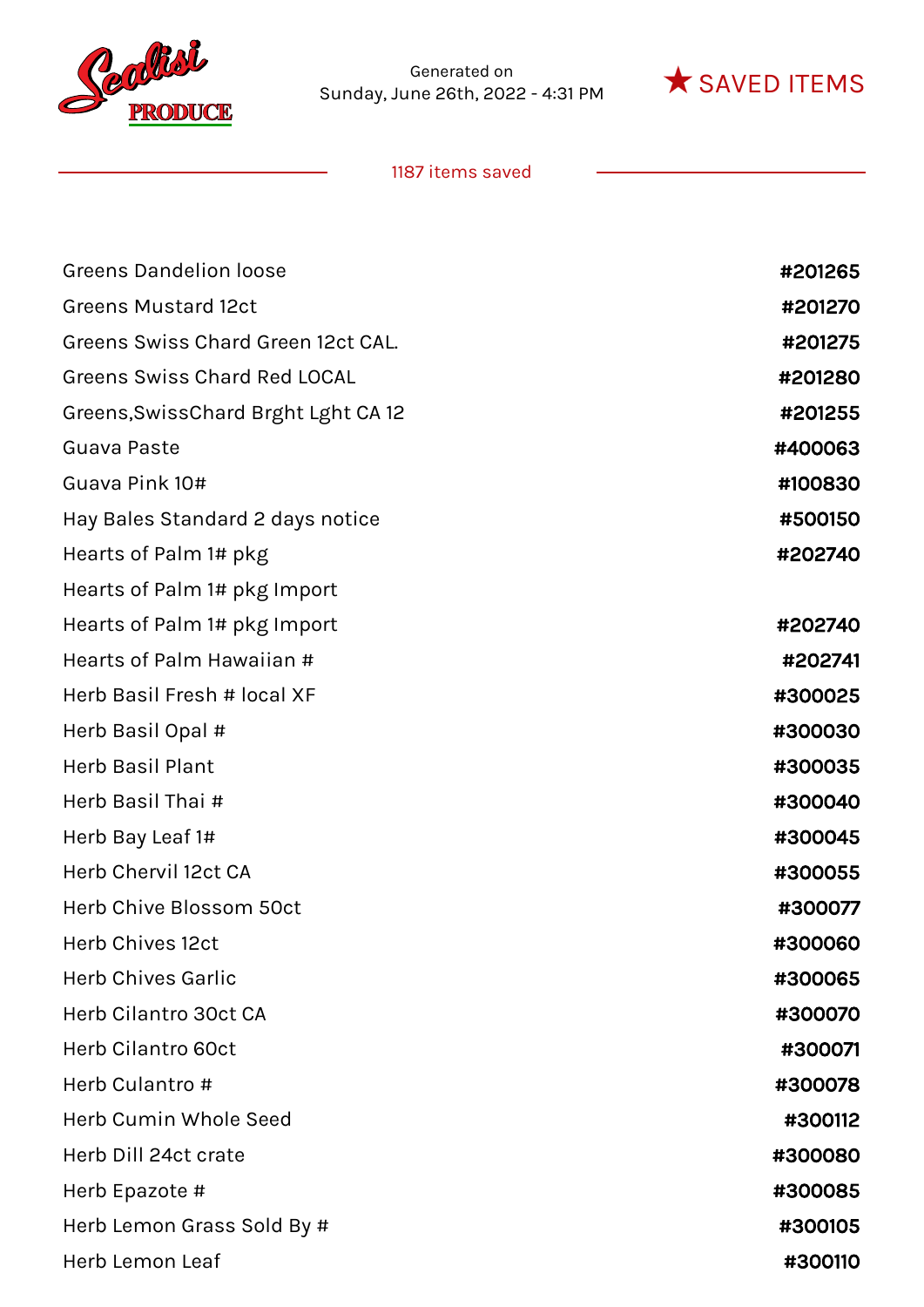



| Herb Lovage #                    | #300104 |
|----------------------------------|---------|
| Herb Marjoram 12ct               | #300115 |
| Herb Mint 12ct                   | #300130 |
| Herb Oregano 12ct                | #300145 |
| Herb Parsley Curly 60ct          | #300150 |
| Herb Parsley ITALIAN 60ct        | #300155 |
| Herb Parsley Pre-Cleaned 4# TJ   | #300151 |
| Herb Rosemary 12ct               | #300160 |
| Herb Sage 12ct                   | #300165 |
| Herb Savory 1#                   | #300170 |
| Herb Sorrel 12ct                 | #300175 |
| Herb Sorrel Local Crate #        | #300176 |
| Herb Tarragon 12ct               | #300180 |
| Herb Tarragon Flowers Spec Order | #300181 |
| Herb Thyme 12ct                  | #300185 |
| Herb Upland Cress Hydroponic     | #300195 |
| Herb Watercress 12ct B&W XF      | #300205 |
| Herb Watercress B&W FS Box       | #300210 |
| Herb, Watercress Red             | #300215 |
| <b>Herbs Curry Leaves</b>        | #300111 |
| Herbs Lime Leaves Keiffer 1#     | #401290 |
| Hime Tempura Flour Batter Mix    | #400091 |
| Honey Unfil Orange Blossom 6     | #400115 |
| Honey, Organic Gallberry 6/2.5   | #200700 |
| Honey, Unfil, Orange Blossom 6   | #200706 |
| Honey, Unfil. Wildflower 6/1     | #200711 |
| Honeycomb Square 15oz            | #400127 |
| Honeydew Chunk 4/5#              | #101012 |
| Horseradish Prepared Quart 6ct   | #202615 |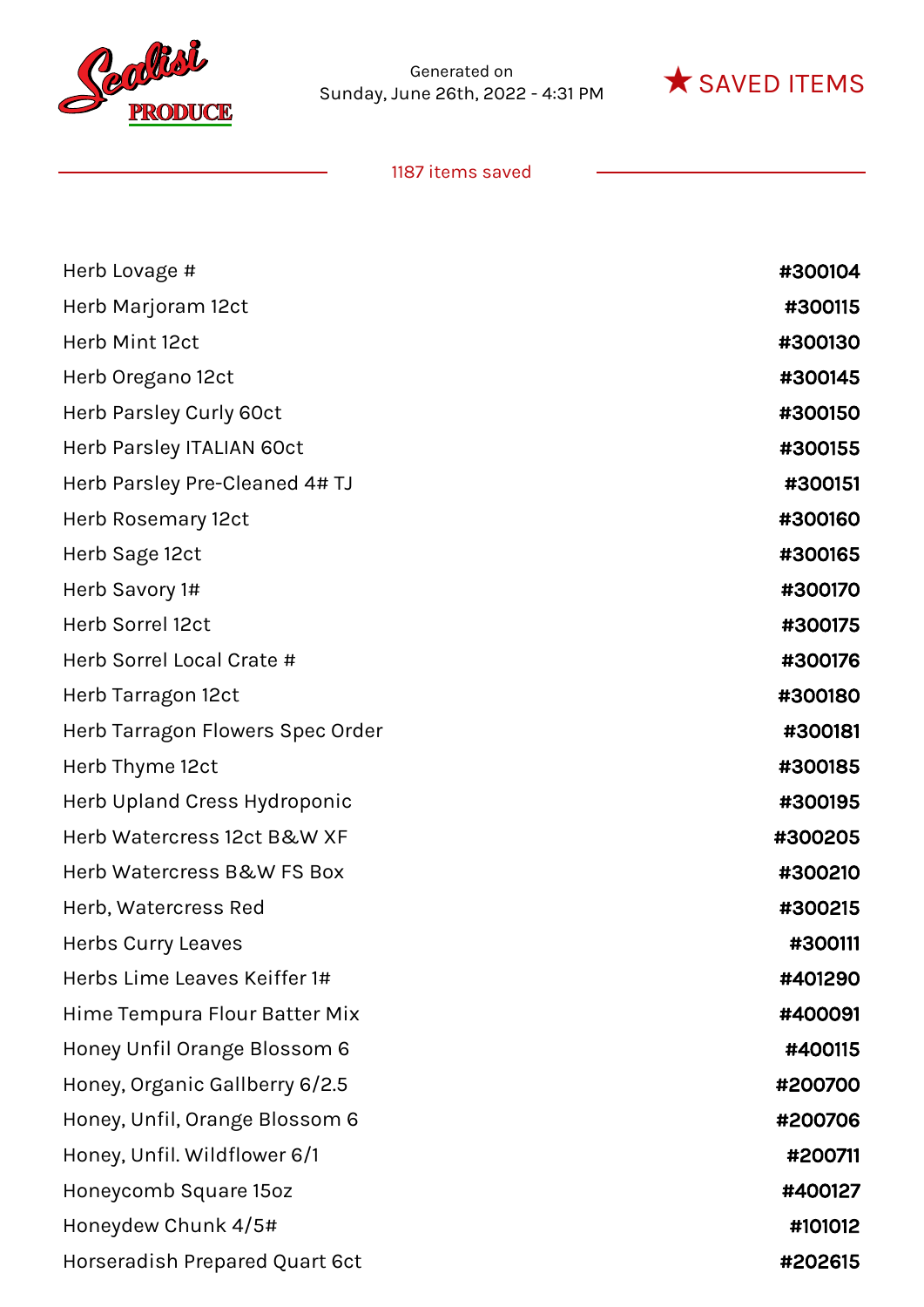



| Horseradish Roots 10#                | #202620 |
|--------------------------------------|---------|
| Housin Sauce #5                      | #400130 |
| Jack Fruit #                         | #100847 |
| Jasmine Rice 25#                     | #400133 |
| Jicama 30#                           | #202632 |
| Juice "Naked" Berry Blast 12/15.2 oz | #402101 |
| Juice "Naked" Power C 8/15.2 oz      | #402100 |
| Juice Acai 32 oz                     | #402004 |
| Juice Blood Orange 16/32 oz          | #402061 |
| Juice Carrot 6ct 32oz CA             | #402010 |
| Juice Cider Apple 9/1-1/2 gal        | #402013 |
| Juice Grapefruit 1/2 Gal 9ct         | #402030 |
| Juice Lemon 9 - 1/2 Gal              | #402045 |
| Juice Lemonade 25/16oz. pint         | #402056 |
| Juice Lemonade 9/1/2 Gal             | #402055 |
| Juice Lime 1/2 Gal 9ct               | #402060 |
| Juice Lime Orchid Island 16/32oz     | #402062 |
| Juice Orange 1/2 Gal notice 9ct      | #402070 |
| Juice Orange Juice 25/16oz (pints)   | #402095 |
| Juice Orange Kennesaw Gal 4/1        | #402080 |
| Juice Orange Lambeth Juice 4/1       |         |
| Juice Orange Lambeth Juice 4/1       | #402086 |
| Juice Pear - 1 Quart                 | #402087 |
| Juice Pineapple 1/2 gal. 6ct         | #402088 |
| Juice Pomegranate Pom 6ct            | #402090 |
| Juice Tangerine Quart                | #402092 |
| Juice Tangerine/ Clementine 6/32oz   | #402089 |
| Juice Yuzu 16.9oz/ 1ea               | #402091 |
| Kale Baby Lacinato Tub               | #201291 |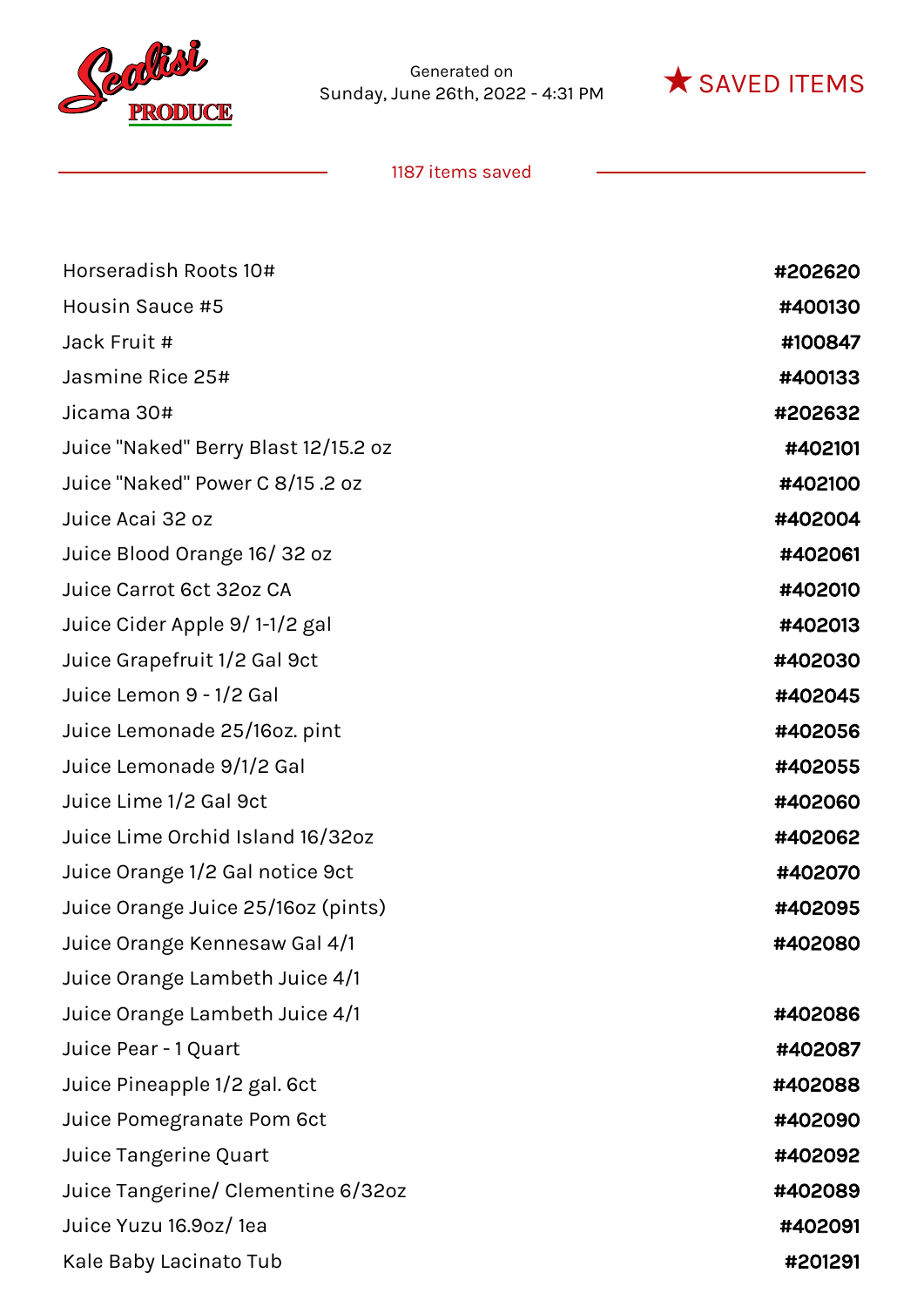



| Kale Baby Mixed 6/5oz              | #201293 |
|------------------------------------|---------|
| Kale Chopped and Bagged 8/1#       | #201292 |
| Kale Green 24ct CA                 | #201290 |
| Kale Lacinato - Tuscan 12ct Organ  | #201295 |
| Kale Lollipop (Kalettes)           | #201294 |
| Kale Oriental Salad Savoy          | #201285 |
| Kale White Oriental Salad Savoy 24 | #201286 |
| Kim Chee Base Sauce                | #400140 |
| Kiwi Baby Size Clam 12ct           | #100836 |
| Kiwi Fancy Flat                    | #100838 |
| Kohlrabi Green Local BU.           | #202710 |
| Korean Red Pepper Powder 160z pk   | #400141 |
| Kumquats 10#                       | #500516 |
| Leaf Aralia 10ct                   | #401272 |
| Leaves - Eucalyptus Silver Dollar  | #401103 |
| Leeks Baby 12 ct                   | #201900 |
| Leeks Gourmet 12ct Import          | #201905 |
| Leeks Holland 5 kilo               | #201901 |
| Leeks Sliced 4/5#                  | #201902 |
| Lemon meyer #                      | #100549 |
| Lemons 115 Choice Paula            | #100520 |
| Lemons 140 Choice Paula            | #100525 |
| Lemons 140 Santa Fancy #1          | #100537 |
| Lemons 165 #1 Santa                | #100530 |
| Lemons 165 Choice Paula            | #100535 |
| Lemons 200ct CHOICE TR             | #100539 |
| Lemons 235 Choice Paula            | #100540 |
| Lemons 95 Choice Paula             | #100545 |
| Lemons Preserved SPL 1/4.4#        | #100551 |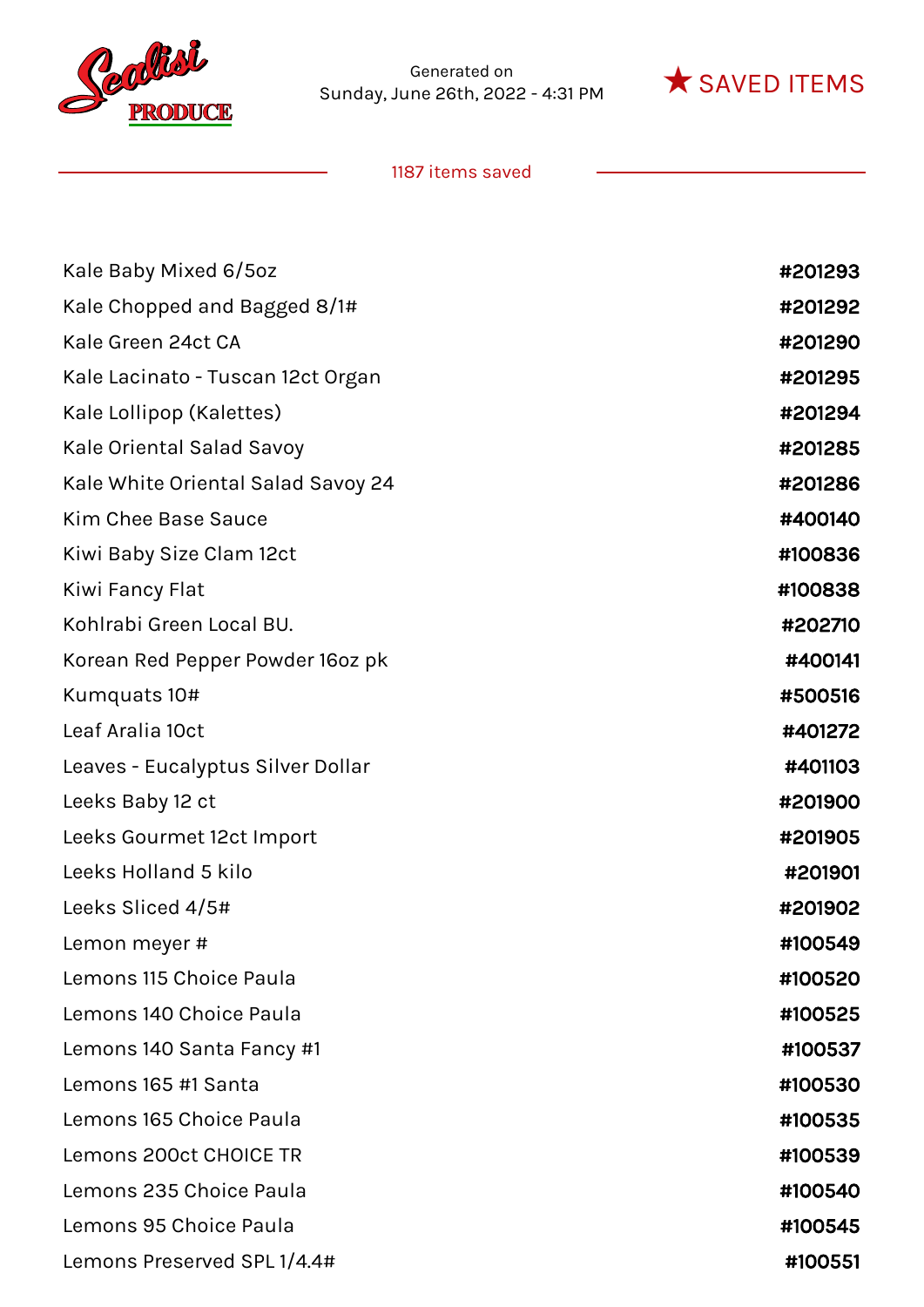



| Lettuce Arcadian Harvest Mix 4/3#  | #201421 |
|------------------------------------|---------|
| Lettuce Artisan 6/4 Clam Shell     | #201419 |
| Lettuce Artisan Romaine Heart 7/5  | #201401 |
| Lettuce Arugula 2/1.5# B&W baby    | #300000 |
| Lettuce Arugula Baby 4lb           | #300001 |
| Lettuce Arugula Baby Hydro Tub     | #300009 |
| Lettuce Arugula Spicy (Large Size) | #300015 |
| Lettuce Arugula Wild Red Veined    | #300004 |
| Lettuce Asian Mix Greens Tub       | #201405 |
| Lettuce Baby Artisan Mix T&A Bulk  | #201400 |
| Lettuce Baby Green Oak             | #201409 |
| Lettuce Baby Green Romaine         | #201410 |
| Lettuce Baby Iceberg 40ct          | #201415 |
| Lettuce Baby Lolla Rosa            | #201525 |
| Lettuce Baby Red Oak               | #201575 |
| Lettuce Baby Red Romaine           | #201430 |
| Lettuce Baby Tango                 | #201435 |
| Lettuce Better Leaf Filet          | #201521 |
| Lettuce Bibb Red Gem 24ct. TA      | #201439 |
| Lettuce Bibb Sweet Gem 24ct        | #201440 |
| Lettuce Boston 24ct Premium        | #201445 |
| Lettuce California Blend 4/5#      | #201456 |
| Lettuce CALIFORNIA BMX 4# CLASSIC  | #201452 |
| Lettuce Castelfranco 2lb           | #300006 |
| Lettuce Chicory Endive 24ct CA     | #201450 |
| Lettuce Endive Belgian Import      | #201454 |
| Lettuce Endive Red Belgium         | #201460 |
| Lettuce Endive Treviso             | #201465 |
| Lettuce Escarole 24ct - CA         | #201470 |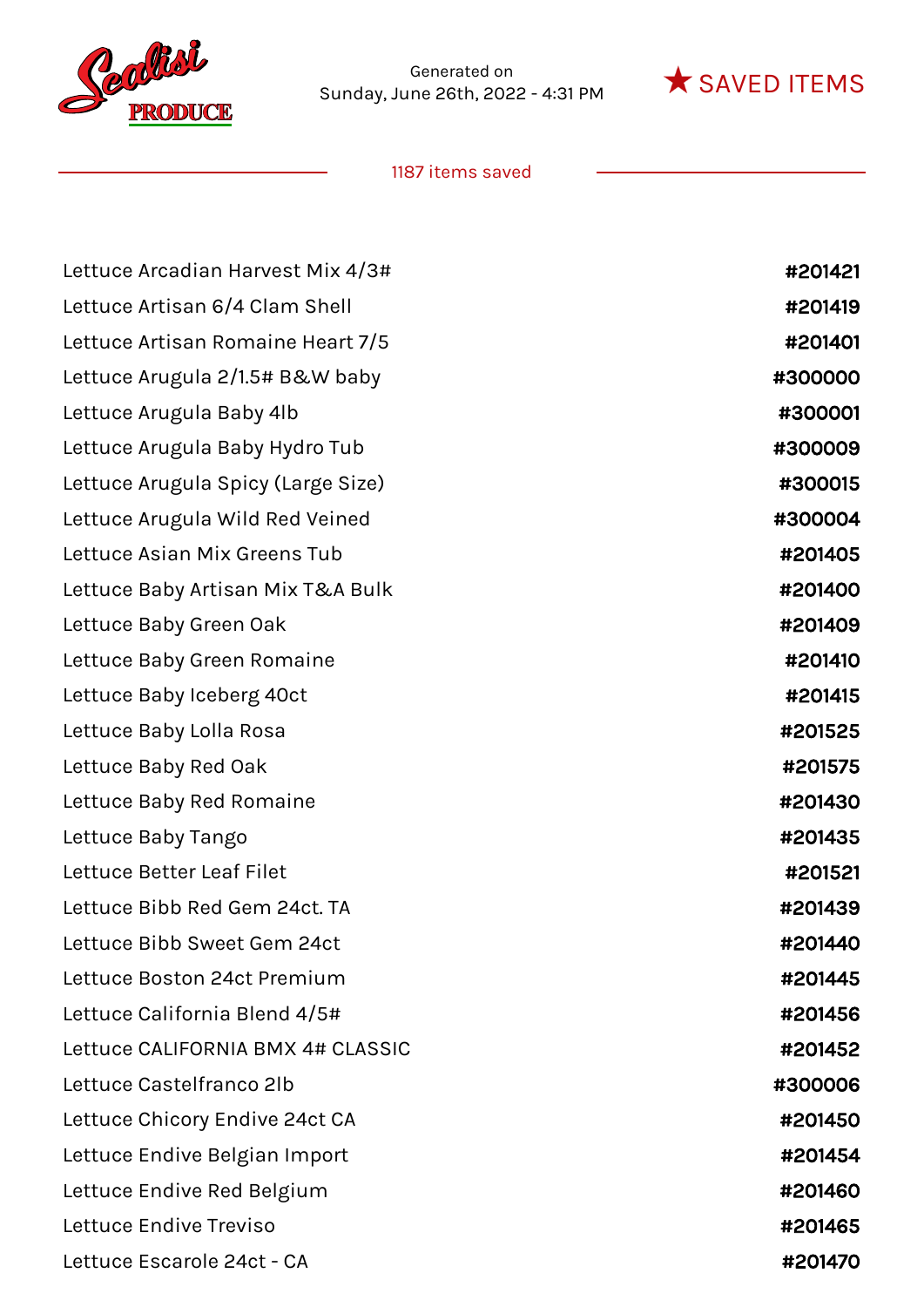



| Lettuce Frisee Gourmet Yellow      | #201480 |
|------------------------------------|---------|
| Lettuce Frisee Satur Box 4#        | #201475 |
| Lettuce Green Leaf Calif 24ct      | #201491 |
| Lettuce Green Leaf Fillets CA      | #201520 |
| Lettuce Hydro Boston/Bibb          | #201505 |
| Lettuce Iceberg Cello 24ct         | #201516 |
| Lettuce Iceberg Chopped w/bag      | #201510 |
| Lettuce Iceberg Shredded 4/5#1/8"  | #201605 |
| Lettuce Italian Tardivio 2.2#      | #201422 |
| Lettuce Local Baby Green Romaine   | #100818 |
| Lettuce Local Baby Mix             | #100816 |
| Lettuce Local Baby Red Romaine     | #100817 |
| Lettuce Local Baby Tango           | #100814 |
| Lettuce Local Green Oak            | #100813 |
| Lettuce Local Lolla Rosa           | #100812 |
| Lettuce Local Red Oak              | #100811 |
| Lettuce Mache - Hydroponic         | #201530 |
| Lettuce Mache Epic 6ct             | #201535 |
| Lettuce Mesclun Scalisi Mix        | #201545 |
| Lettuce Mizuna 2# Tub              | #201550 |
| Lettuce Radicchio Jumbo 9ct        | #201560 |
| Lettuce Red Leaf Fillets           | #201565 |
| Lettuce Red Leaf Premium 24ct      | #201570 |
| Lettuce Romaine Chopped 6/2#       | #201585 |
| Lettuce Romaine Heart 7/6ct        | #201596 |
| Lettuce Romaine Heart Premium 12/3 | #201590 |
| Lettuce Romaine Hearts 48ct Jumbo  | #201591 |
| Lettuce Romaine Premium 24ct       | #201595 |
| Lettuce Sweet Gem Cello 10/6ct     | #201442 |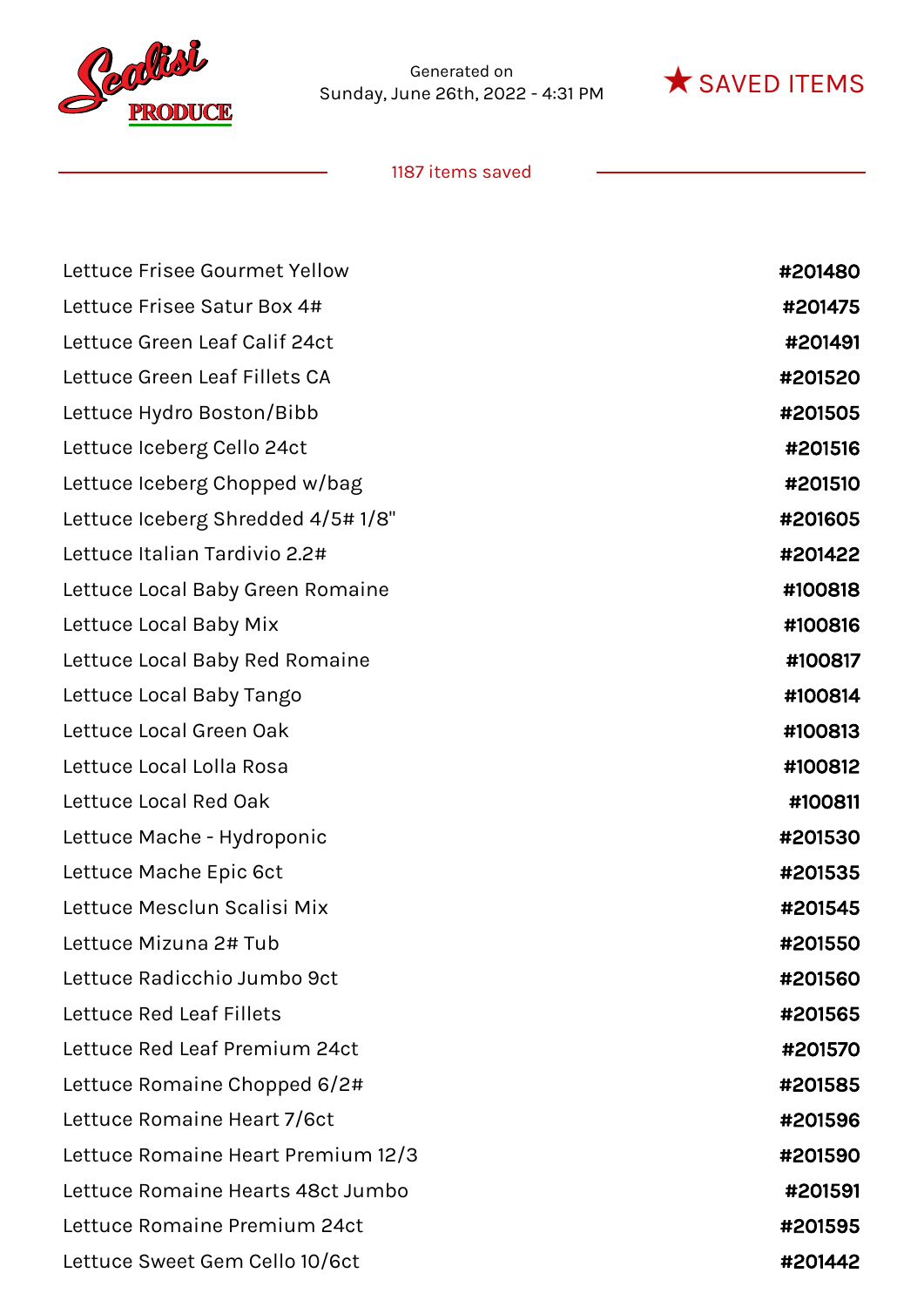



| Lettuce Tat Soi 4# box            | #201611 |
|-----------------------------------|---------|
| Limes 10# Pony                    | #100555 |
| Limes 110ct                       | #100562 |
| Limes 40# Bulk Mexican            | #100561 |
| Limes Finger 8oz                  | #100553 |
| Limes Key Limes 10#               | #100565 |
| Lo Mein $1/5#$                    | #400145 |
| Lotus Root Peeled 1/10#           | #202703 |
| Lotus Root/Natural 10#            | #202702 |
| Malanga 40#                       | #202635 |
| Malanga 40#                       | #202635 |
| Malanga 45#                       |         |
| Mango, Tommy Atkins 9 ct          | #103000 |
| Melons Cantaloupe 9ct. Premium    | #101020 |
| Melons Cantaloupe Balls 1/5#      | #101000 |
| Melons Cantaloupe Chunks 4/1 gal  | #101010 |
| <b>Melons Cantaloupes 12ct</b>    | #101026 |
| <b>Melons Charantais</b>          | #101016 |
| Melons Crenshaw/Casaba 5ct        | #101066 |
| Melons Honeydew 5 ct Premium      | #101044 |
| Melons Honeydew 6ct               | #101040 |
| Melons Honeydew 8ct               | #101051 |
| Melons Honeydew Balls 1/5#        | #101030 |
| Melons Honeydews Premium 4ct.     | #101046 |
| Melons Kiwano                     | #101048 |
| <b>Melons Lemon Drop</b>          | #101049 |
| Melons Orange Flesh 6/8ct         | #101052 |
| Melons Watermelon Long Carving    | #101055 |
| Melons Watermelon Sdless Jumbo 45 | #101060 |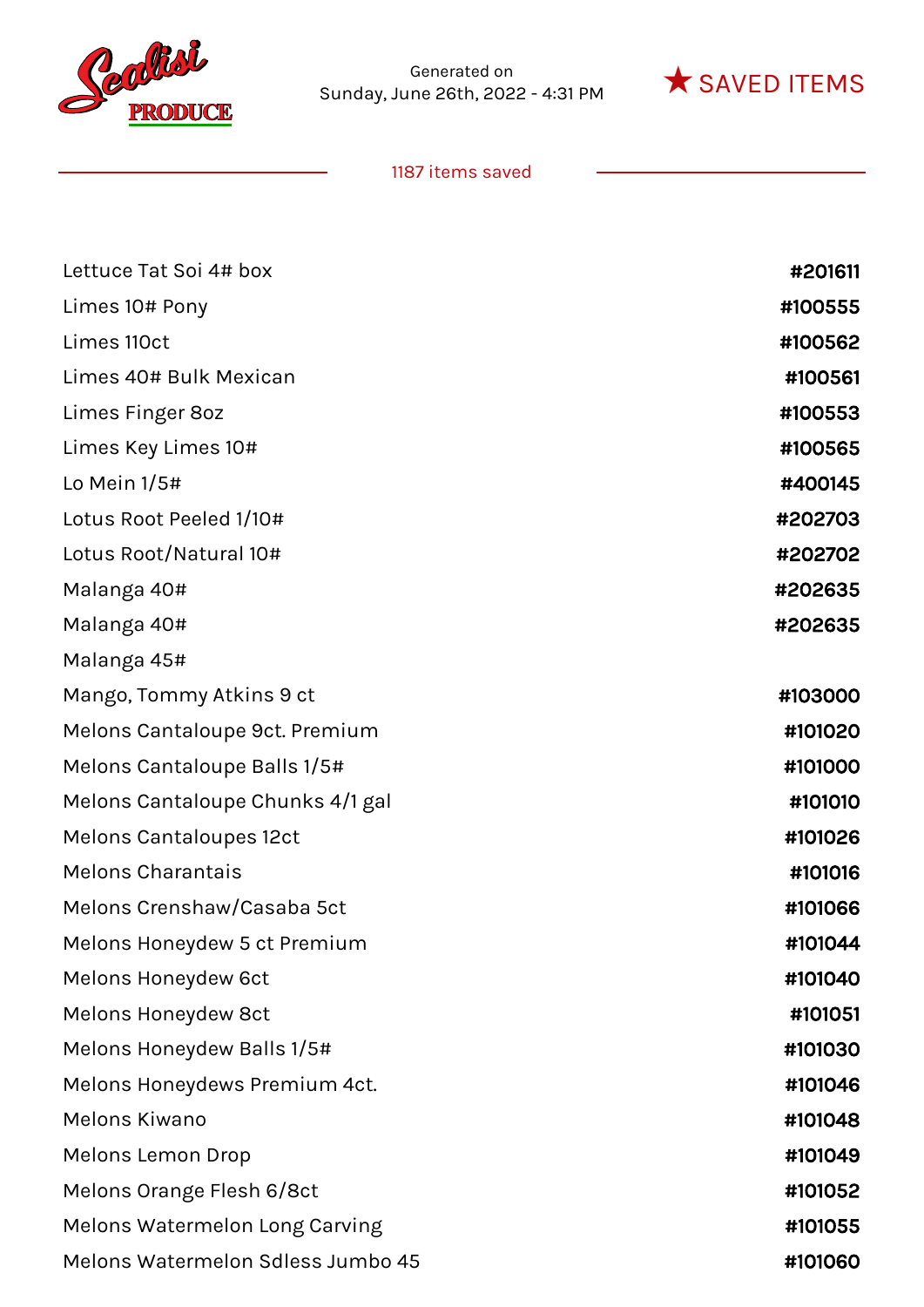



| <b>Melons Watermelon Seedless 5ct</b>    | #101061 |
|------------------------------------------|---------|
| <b>Melons Watermelon Yellow Seedless</b> | #101065 |
| Micro Mountain Mint .75 oz               | #301072 |
| Milk 2% 4/1 gal                          | #400885 |
| Milk Almond 6/64oz                       | #400884 |
| Milk Butter 9 half gal                   | #400890 |
| Milk Butter Marburger Gourmet qts        | #400891 |
| Milk Organic Valley 1/2 gal 9ct          | #400881 |
| Milk Skim 4/1 Gal                        | #400905 |
| Milk Soy 1/2 gal                         | #400882 |
| Milk Whole Chocolate 9/1/2 gal           | #400922 |
| Milk Whole Gallon 4/1                    | #400920 |
| Miso Paste RED 2.2 lb                    | #400165 |
| Miso Paste WHITE 2.2#                    | #400160 |
| <b>Moo Shu Pancakes</b>                  | #400170 |
| Mushroom, Porcini Italy 10/1Kilo FR      | #201810 |
| Mushrooms Blue Foot 5#                   | #201640 |
| Mushrooms Button 10#                     | #201645 |
| Mushrooms Crimini Button 5#              | #201655 |
| Mushrooms Crimini Sliced 12/80z          | #201656 |
| Mushrooms Crimini Sliced 5#              | #201657 |
| Mushrooms Enoki Vac Pack 12ct            | #201715 |
| Mushrooms Fancy 10#                      | #201720 |
| <b>Mushrooms Foodservice</b>             | #201735 |
| Mushrooms Fresh Black Trumpet #          | #201861 |
| Mushrooms Hedgehog 3#                    | #201755 |
| Mushrooms Honshimeji Brown Beech         | #201766 |
| Mushrooms Honshimeji White Beech         | #201765 |
| Mushrooms Jumbo 2 layer panta pk         | #201770 |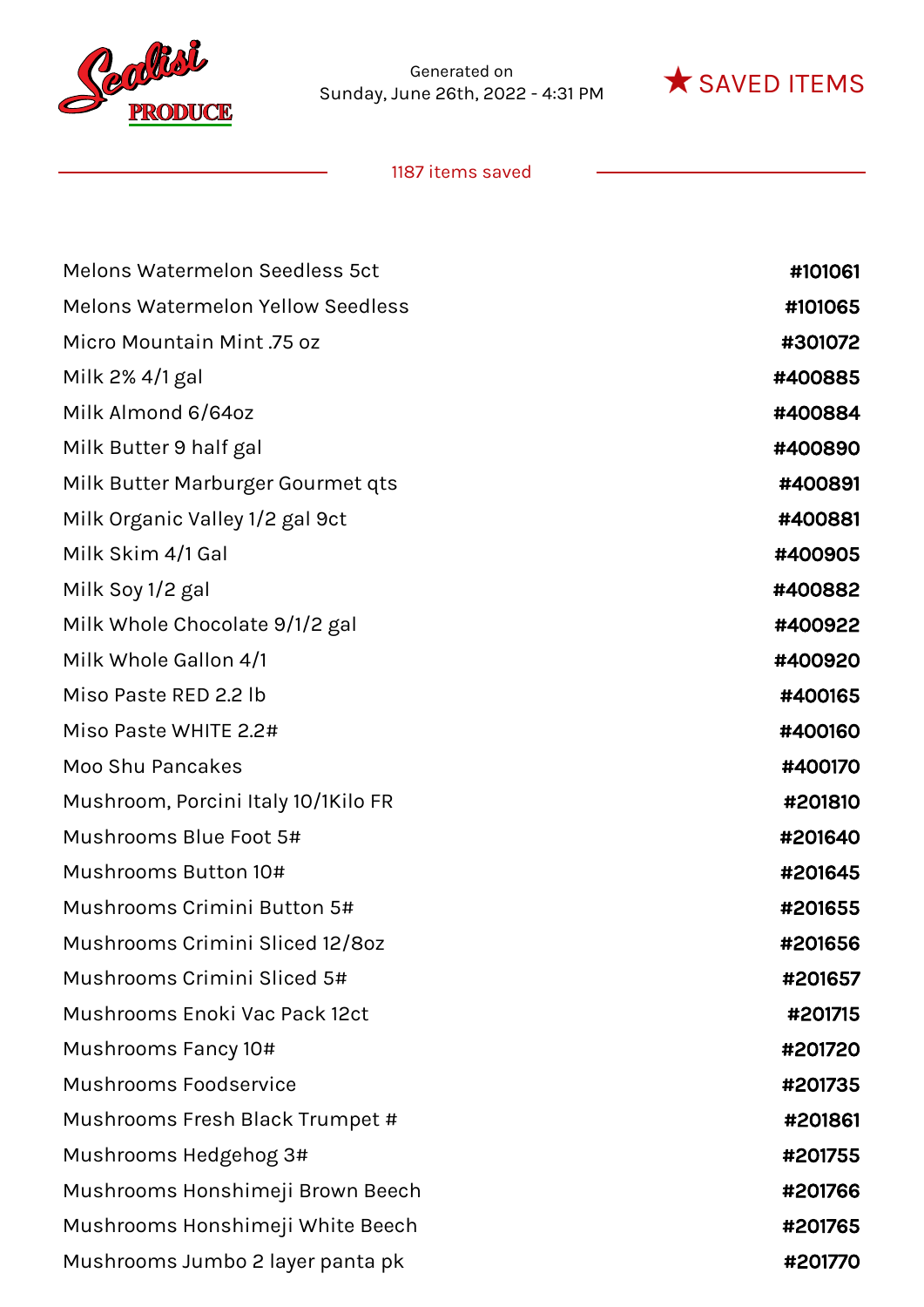



| Mushrooms Maiitake Calif Organic 5#      | #201779 |
|------------------------------------------|---------|
| Mushrooms Maiitake dry pack 3#           | #201776 |
| Mushrooms Mixed Exotics 3#               | #201775 |
| Mushrooms Morels Fresh #                 | #201780 |
| Mushrooms Oyster 3# RED BOX              | #201795 |
| Mushrooms Oyster 5#                      | #201790 |
| Mushrooms Porcini Fresh #                | #201802 |
| Mushrooms Portabella Large Phillip       | #201815 |
| Mushrooms Portabello 5# XL               | #201816 |
| Mushrooms Portabello CAP 20ct            | #201820 |
| Mushrooms Portabello Medium 5#           | #201814 |
| Mushrooms Shiitake Cap 3#                | #201830 |
| Mushrooms Shiitake Sliced 3#             | #201831 |
| Mushrooms Shiitaki Stems 3#              | #201832 |
| Mushrooms Shiitaki w/stems 5#            | #201833 |
| Mushrooms Silver Dollar 10#              | #201840 |
| Mushrooms Sliced 10# Thick               | #201845 |
| Mushrooms Special Basket 3#              | #201855 |
| <b>Mushrooms Truffles Black Fresh</b>    | #201860 |
| Mushrooms Trumpet Royal 6#               | #201865 |
| Mushrooms Woodear Fresh 1#               | #201880 |
| <b>Mushrooms Yellow Foot Chantrelles</b> | #201885 |
| Nectarines, 2 Layer                      | #103005 |
| <b>Noodle Bean Thread Blue</b>           | #400255 |
| Noodle Rice - Pad Thai-Flat              | #400250 |
| Noodle Rice Stick-Yellow                 | #400265 |
| Noodle Soba 12/25.40oz                   | #400321 |
| Noodle Udon 12/25oz                      | #400420 |
| Noodle Udon 36# Fresh Frozen             | #400421 |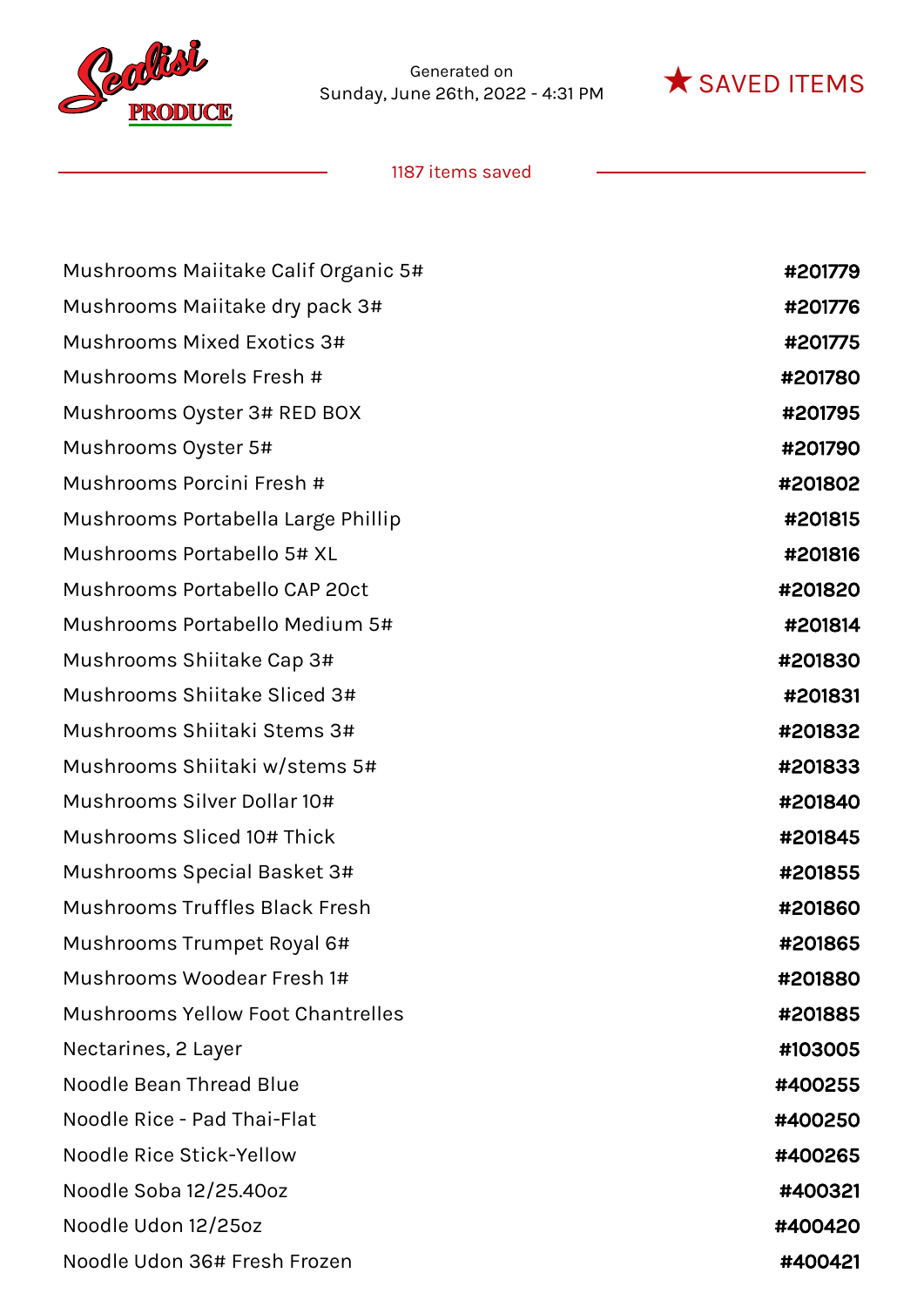



| Nori Sheets Extra fcy Gold (50ct)  | #400190 |
|------------------------------------|---------|
| Nuts Almonds Green 5# BOX          | #403027 |
| Nuts Almonds Unsalted 10#          | #403025 |
| Nuts Cashews #                     | #403004 |
| Nuts Chestnuts 25#                 | #403020 |
| Nuts Chestnuts FRZ Peeled 16 oz    | #403021 |
| Nuts Peanuts Salted/Roasted 16/24  | #403040 |
| <b>Nuts Pecan Halves Shelled</b>   | #403042 |
| <b>Nuts Pinenuts</b>               | #403000 |
| <b>Nuts Shelled Pistachio</b>      | #403043 |
| <b>Okra 15#</b>                    | #202745 |
| Olive Blue Cheese Stuffed          | #400323 |
| Olive Kalamata Gal                 | #400322 |
| Onions Boiler White 12/16oz        | #201921 |
| Onions Bulb Spring w/top 24ct.     | #201922 |
| Onions Cipollini 10# Fresh         | #201925 |
| Onions Cipollini Peeled 4/1gal     | #201930 |
| Onions Collosal 50#                | #201935 |
| Onions Diced 4/5#                  | #202035 |
| Onions Green Pencil 4/12ct         | #201940 |
| <b>Onions Pearl Gold 12ct Flat</b> | #201950 |
| <b>Onions Pearl Red 12ct Flat</b>  | #201955 |
| Onions Pearl White 12 ct           | #201960 |
| Onions Peeled Red Pearl 4/1gal     | #201956 |
| Onions Peeled White Pearl 4/1 gal  | #201961 |
| Onions Red Jumbo 25#               | #201975 |
| Onions Red Rings C/O 4/5#          | #201980 |
| Onions Shallots 8/5# Bags Premium  | #201990 |
| <b>Onions Shallots Crispy</b>      | #201991 |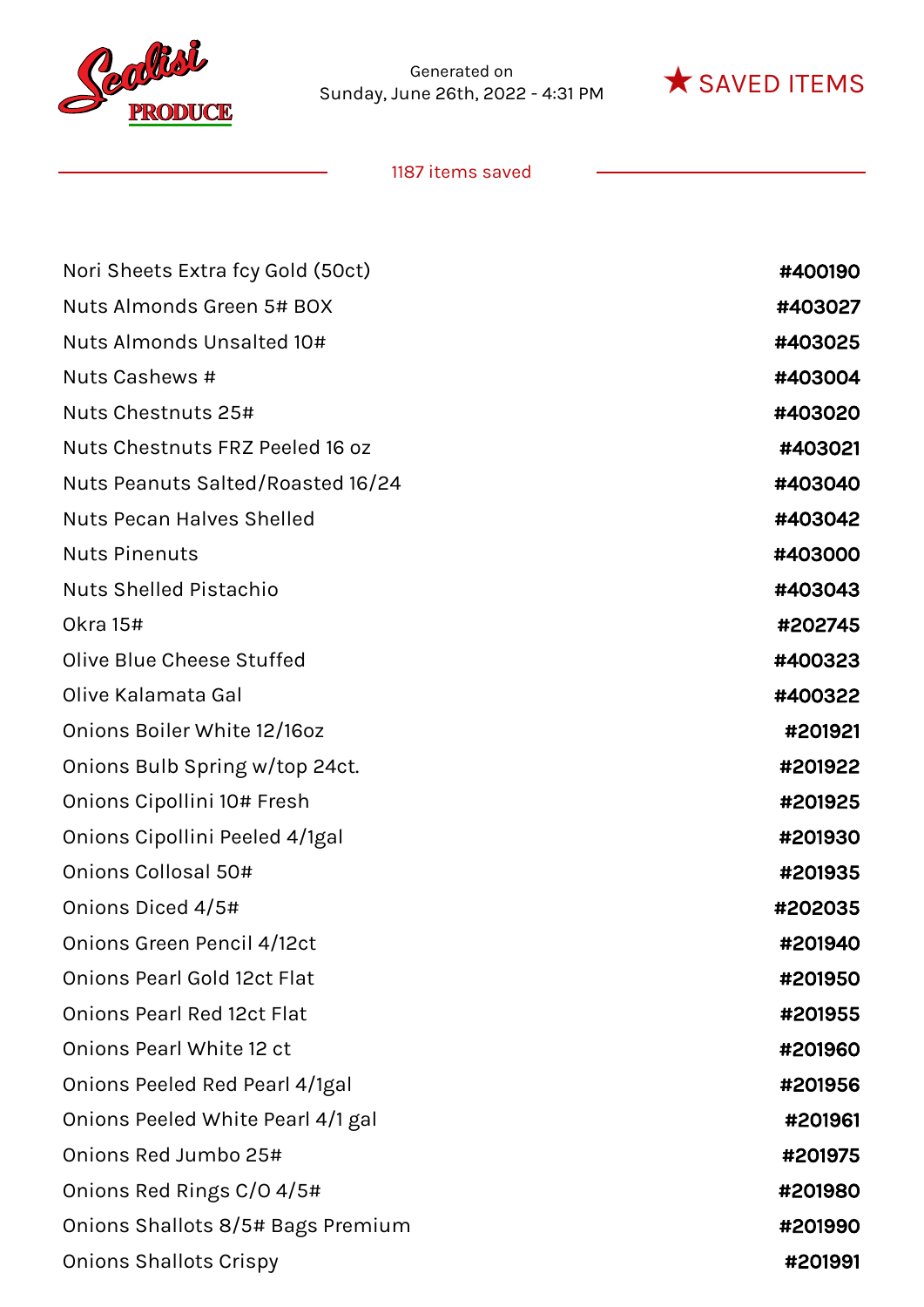



| Onions Shallots Peeled New Crop 4 | #201995 |
|-----------------------------------|---------|
| Onions Spanish Jumbo 50#          | #202040 |
| Onions Sweet #140#                | #202015 |
| Onions White Jumbo 50#            | #202025 |
| Onions Yellow Julienne 3/8 4/5#   | #202037 |
| Onions Yellow Whole Peeled 2/10#  | #202050 |
| Onions, Mexican BBQ Bulb 24ct     | #201927 |
| Oranges 125ct FL                  | #100575 |
| Oranges 138ct Calif. Fancy        | #100601 |
| Oranges 48ct Fancy ORGANIC        | #100612 |
| Oranges 56ct Fancy Navel          | #100610 |
| Oranges Blood 18#                 | #100580 |
| Oranges Blood Segments 5#         | #100573 |
| Oranges Cara Cara Navel           | #100585 |
| Oranges Clementine 15/2#          | #100594 |
| <b>Oranges Fancy Small</b>        | #100574 |
| Oranges Fancy Sunkist 113ct       | #100599 |
| Oranges Golden Nugget Mandarin    | #100593 |
| Oranges Honeybell 80ct Fla.       | #100590 |
| Oranges Mandarin Mini Me 10/3#    | #100619 |
| Oranges Sections 4/1 Gal          | #100570 |
| Oranges Sour 35#                  | #100613 |
| Oranges Sunkist Premium 72 ct.    | #100603 |
| Organic Anise 12 ct               | #550102 |
| Organic Apple Pink Lady           | #550099 |
| Organic Apple Red 100ct           | #550098 |
| Organic Arugula 4#                | #550101 |
| Organic Baby Mix Lettuce 12ct     | #550114 |
| Organic Beets Gold 12 ct          | #550107 |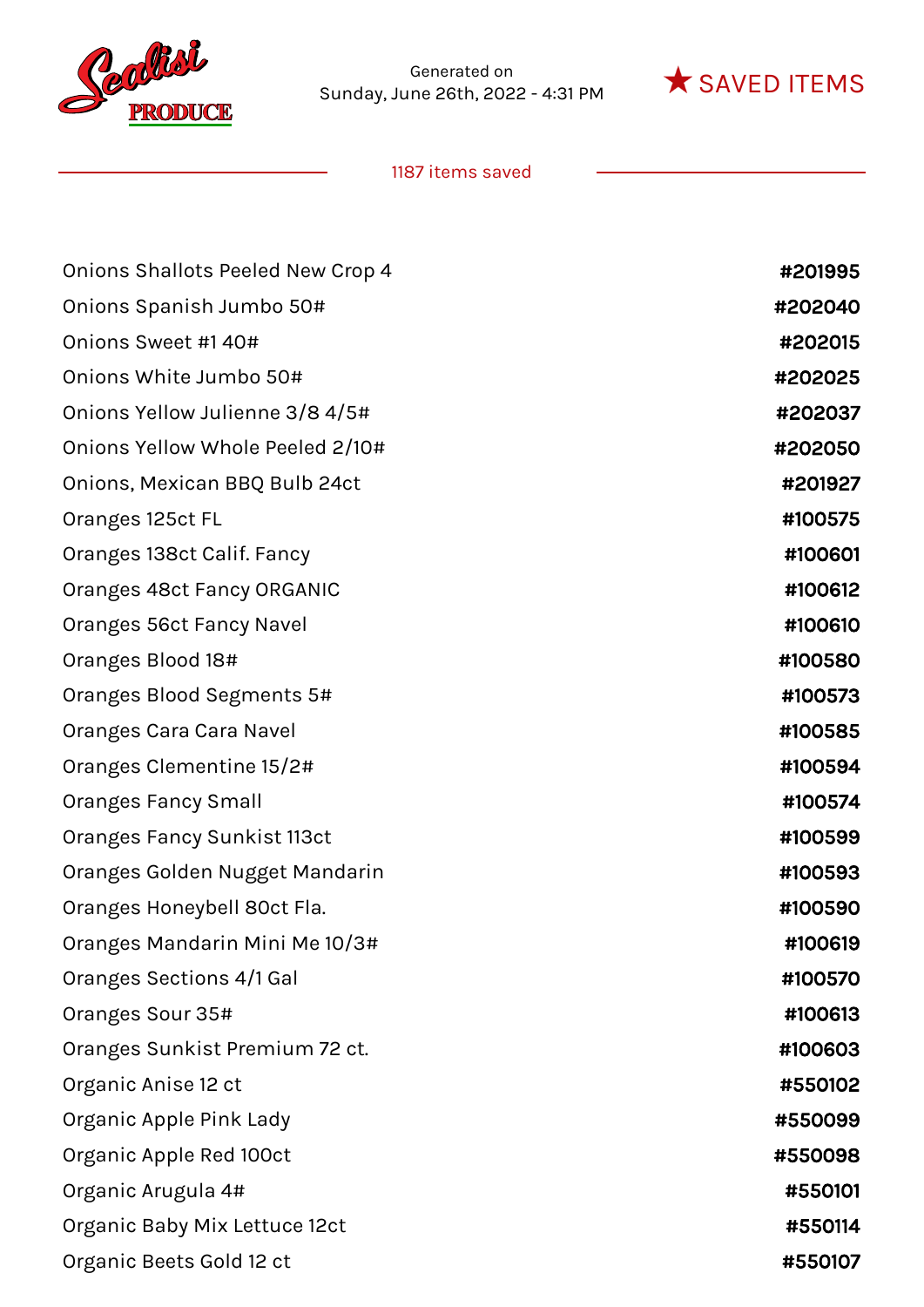



| Organic Beets Red w/tops bunched 24 | #550108 |
|-------------------------------------|---------|
| Organic Bright Light Swiss Ch 24ct  | #550177 |
| Organic Broccoli 14ct               | #550120 |
| Organic Broccoli Crown 20#          | #550111 |
| Organic Broccolini 18 ct            | #550122 |
| Organic Carrot Mixed 24ct           | #550129 |
| Organic Carrots 25#                 | #550125 |
| Organic Carrots Bunched 24ct        | #550126 |
| Organic Celery 24ct                 | #550130 |
| Organic Cucumbers 1/9 Bushel        | #550140 |
| Organic Earthbound Baby Arugula     | #550104 |
| Organic Earthbound Baby Spinach     | #550106 |
| Organic Italian Parsley 30ct        | #550164 |
| Organic Kale 24 ct                  | #550158 |
| Organic Large Red Beets 25#         | #200564 |
| Organic Lemons 115ct                | #550123 |
| Organic Lettuce Mesclun 3#          | #550156 |
| Organic Miso Paste 17oz Tube        | #550131 |
| Organic Mushroom Baby Port          | #550175 |
| Organic Radish 24ct                 | #550165 |
| Organic Raspberries 8oz.            | #550167 |
| Organic Spinach 24ct                | #550121 |
| Organic Spinach 4/2.5# Bulk MARINA  | #550174 |
| Organic Spinach 4# box              | #550171 |
| Organic Strawberries 8/1#           | #550172 |
| Organic Tomato Red Grape            | #550178 |
| Organic Wheat Grass                 | #550180 |
| Oyster Sauce #5                     | #400200 |
| Palm Fronds                         | #401280 |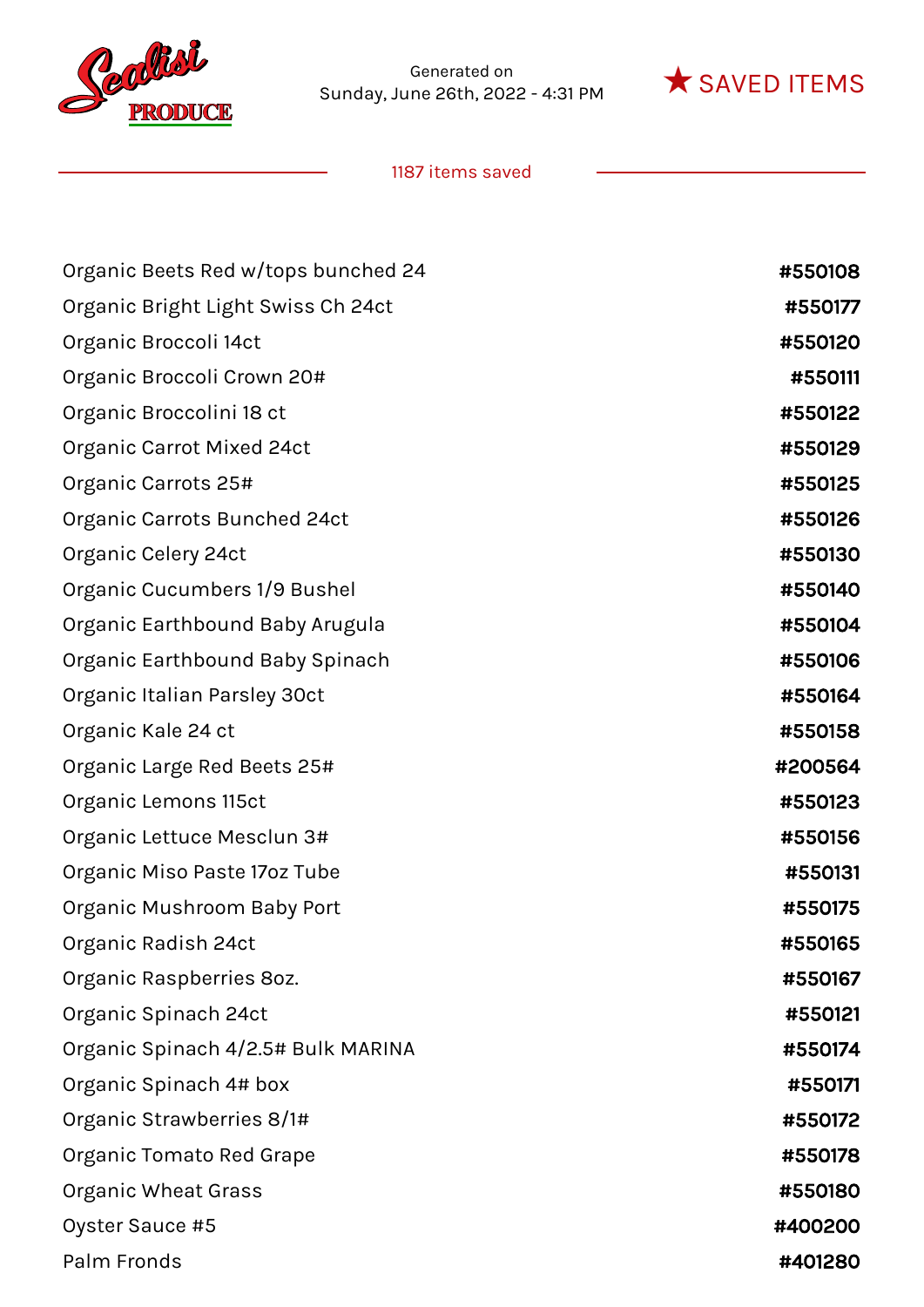



| Papaya Golden 9ct                 | #103017 |
|-----------------------------------|---------|
| Papaya Grn Maradol Mamey 40#      | #103020 |
| Papaya Meridol Ripe XL            | #103015 |
| Parsnips Bulk 20#                 | #200930 |
| Passion Fruit 24 ct.              | #100845 |
| Paste Korean Hot Pepper           | #400209 |
| Peach Calif. 2 Layer              | #103014 |
| Pear 135ct US1                    | #100218 |
| Pear Asian 2 layer sell #         | #100201 |
| Pear Asian Prem 1 layer           | #100200 |
| Pear Bartlett 110ct US1           | #100222 |
| Pear Bartlett 120ct US1           | #100223 |
| Pear Bartlett 70ct                | #100217 |
| Pear Bartlett 80ct US1            | #100221 |
| Pear Bartlett 90ct US1            | #100219 |
| Pear Bosc 120ct                   | #100209 |
| Pear Bosc Golden 150 ct           | #100208 |
| Pear Bosc Golden 60ct             | #100207 |
| Pear Bosc Golden 70ct             | #100206 |
| Pear Bosc Golden 80 ct            | #100204 |
| Pear Bosc Golden 90ct             | #100211 |
| Pear Cactus Bulk Box              | #100205 |
| Pear Comice French Butter 1/2 box | #100210 |
| Pear D'Anjou 110ct                | #100224 |
| Pear D'Anjou 120ct                | #100230 |
| Pear D'Anjou 135ct US1            | #100227 |
| Pear D'Anjou 60ct                 | #100229 |
| Pear D'Anjou 70ct                 | #100228 |
| Pear D'Anjou 80ct US1             | #100220 |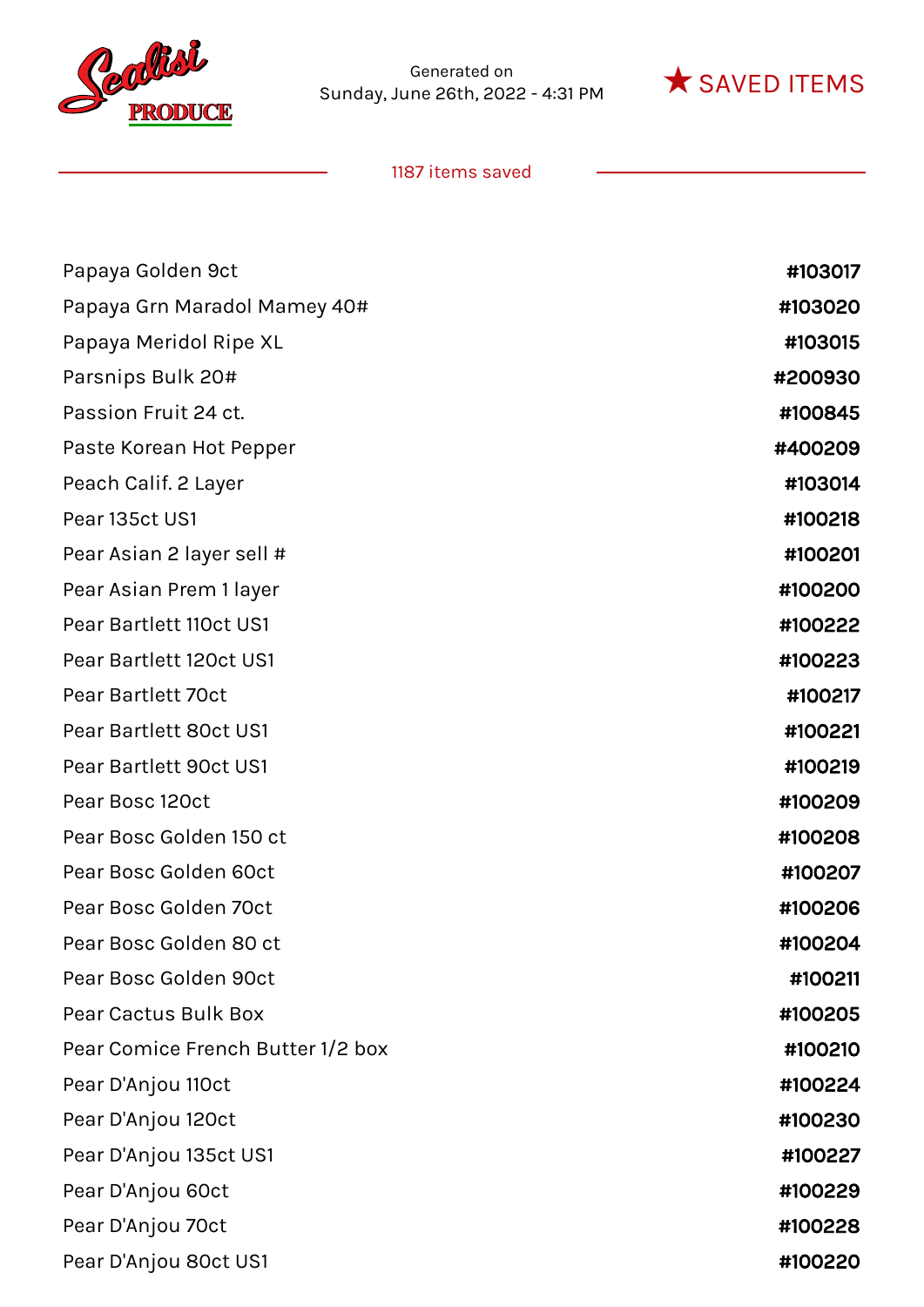



| Pear Forelle 1/2 carton             | #100225 |
|-------------------------------------|---------|
| Pear French Butter/Specialty        | #100226 |
| Pear Packum 70ct.                   | #100231 |
| Pear Prickly Red 18/20 ct           | #100232 |
| Pear Red Anjou 1/2 box              | #100236 |
| Pear Red Crimson 1/2 Box            | #100234 |
| Pear Red D'Anjou 110ct              | #100235 |
| Pear Seckle 1/2 carton              | #100240 |
| Pear Taylor Gold                    | #100239 |
| Pear Williams Gourmet Box           | #100241 |
| Pears Red 120ct US#1                | #100237 |
| Peas Black Eye #                    | #200366 |
| Peas English Shelled 5#             | #200380 |
| Peas Snow 10# Premium Peru          | #200390 |
| Peas Snow CLIPPED 10#               | #200392 |
| Peas Sugar Snap CLIPPED Trimmed 10# | #200395 |
| Peas Sugar Snaps 10# Premium Peru   | #200400 |
| Pepper Hungarian Wax #              | #202101 |
| Pepper Jalapeno Local Bushel        | #202201 |
| Pepper Red Finger Hot 6.6#          | #202181 |
| Peppers 3 Color Mix                 | #202257 |
| Peppers Anaheim 10#                 | #202100 |
| Peppers Chachuca #                  | #202102 |
| Peppers Cherry Hots Red             | #202105 |
| Peppers Chili Threads 10z           | #202103 |
| Peppers Cubanelle                   | #202110 |
| Peppers Diced 1/4" 4/5#             | #202121 |
| Peppers DICED Green 2/5#            | #202120 |
| Peppers DICED Red 2/5#              | #202130 |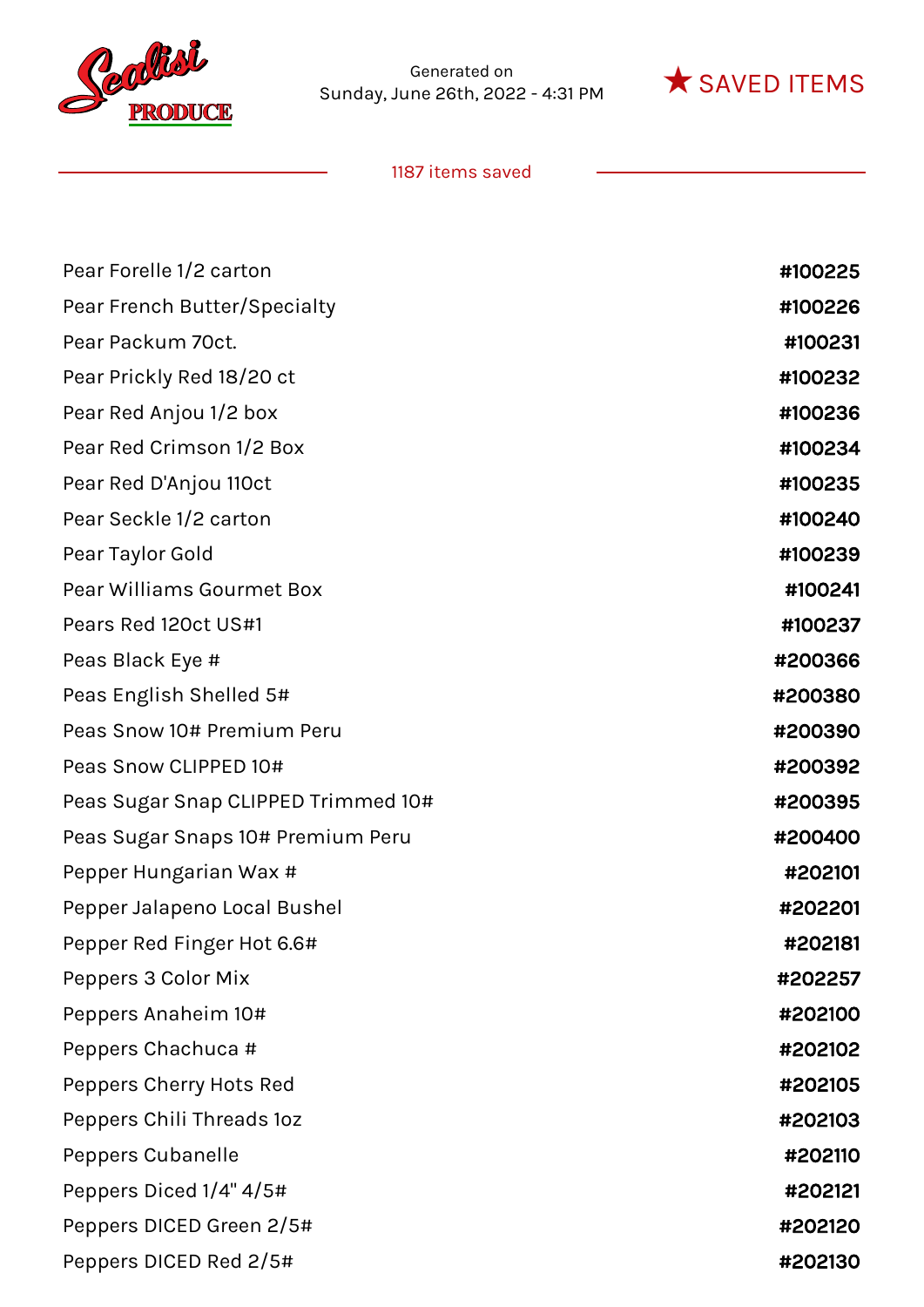



| Peppers DICED Yellow 2/5#       | #202125 |
|---------------------------------|---------|
| Peppers Dried Aji Amarillo 5#   | #202136 |
| Peppers Dried Ancho             | #202135 |
| Peppers Dried Cascabel 5#       | #202145 |
| Peppers Dried Chipotle 5#       | #202155 |
| Peppers Dried d'Arbol 5#        | #202140 |
| Peppers Dried Gujillo 5#        | #202160 |
| Peppers Dried Moritas 5#        | #202165 |
| Peppers Dried Pasilla           | #202137 |
| Peppers Fresno Red 10#          | #202180 |
| Peppers Ghost                   | #202191 |
| Peppers Green Jul 3/8" 4/5#     | #202189 |
| Peppers Green Large 25#         | #202185 |
| Peppers Habanero                | #202190 |
| Peppers Long Hot Green          | #202215 |
| Peppers Orange 11# Gourmet      | #202220 |
| Peppers Piquillo ROLLAND 6/880Z | #403002 |
| Peppers Poblano Bushel          | #202230 |
| Peppers Red 15# Calif           | #202241 |
| Peppers RED FULL BUSHEL         | #202235 |
| Peppers Red Gourmet 11#         | #202240 |
| Peppers Red Jul 3/8" 4/5#       | #202239 |
| Peppers Serano 10#              | #202250 |
| Peppers Shishito Green 10#      | #202247 |
| Peppers STRIPED Red/Yellow 11#  | #202188 |
| Peppers Thai Chillies 1# Green  | #202255 |
| Peppers Thai Chillies 1# Red    | #202256 |
| Peppers Vegi Sweet Mix 2/5#     | #202263 |
| Peppers Yellow Gourmet 11#      | #202275 |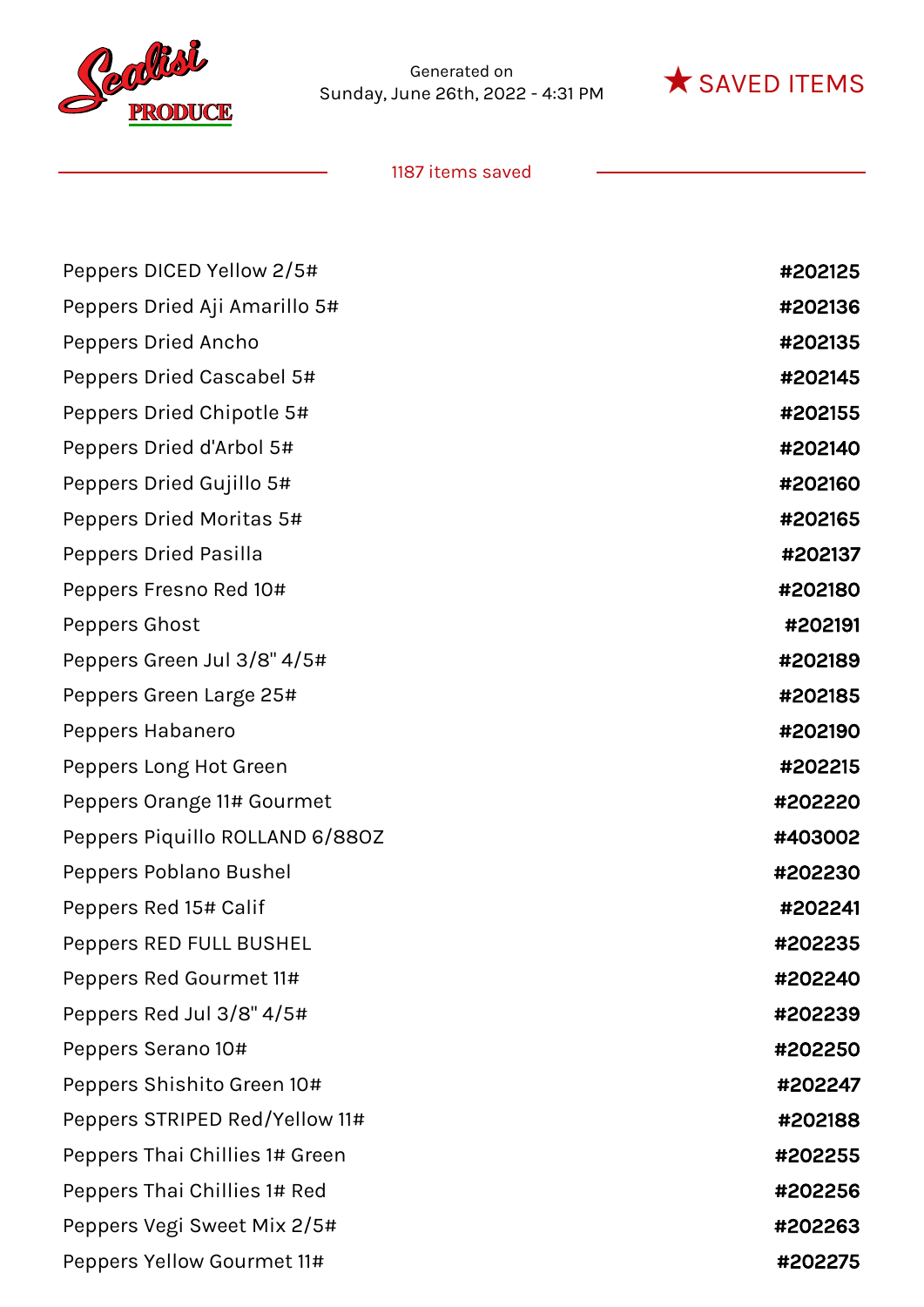



| Persimmons 16ct                   | #100850 |
|-----------------------------------|---------|
| Pineapple Golden Layer 14's       | #102002 |
| Pineapples Baby South African     | #102017 |
| Pineapples Chunks 4/1 gal         | #102005 |
| Pineapples Golden 5ct. Premium    | #102020 |
| Plantain Green 50#                | #100325 |
| Plantain Ripe 50#                 | #100330 |
| Plums Calif. Black 28# Medium     | #103029 |
| Plums, Chilean VF box             | #103025 |
| Pollen Anise (tin)                | #400225 |
| Pollen Bee 6/12oz                 | #400226 |
| Pomegranate 18ct.                 | #100854 |
| Ponzu Bottles                     | #400230 |
| Potato Diced Idaho1/2" 20#        | #202441 |
| Potato Norwis Signature Fry 50#   | #202461 |
| Potato Peeled Bag 30#             | #202444 |
| Potato Peewee Gold Marble 12/24oz | #202458 |
| Potato Peewee Mix Marble 12/24oz  | #220366 |
| Potatoes 100ct Baker              | #202300 |
| Potatoes 120ct Baker              | #202304 |
| Potatoes 40ct Baker               | #202310 |
| Potatoes 50ct Baker               | #202315 |
| Potatoes 60ct Baker               | #202320 |
| Potatoes 70ct Baker               | #202325 |
| Potatoes 80ct Idaho Baker         | #202330 |
| Potatoes 90ct Idaho Baker         | #202335 |
| Potatoes Fingerling Banana 50#    | #202365 |
| Potatoes Fingerling Mix 50#       | #202407 |
| Potatoes Fingerling Purple 50#    | #202406 |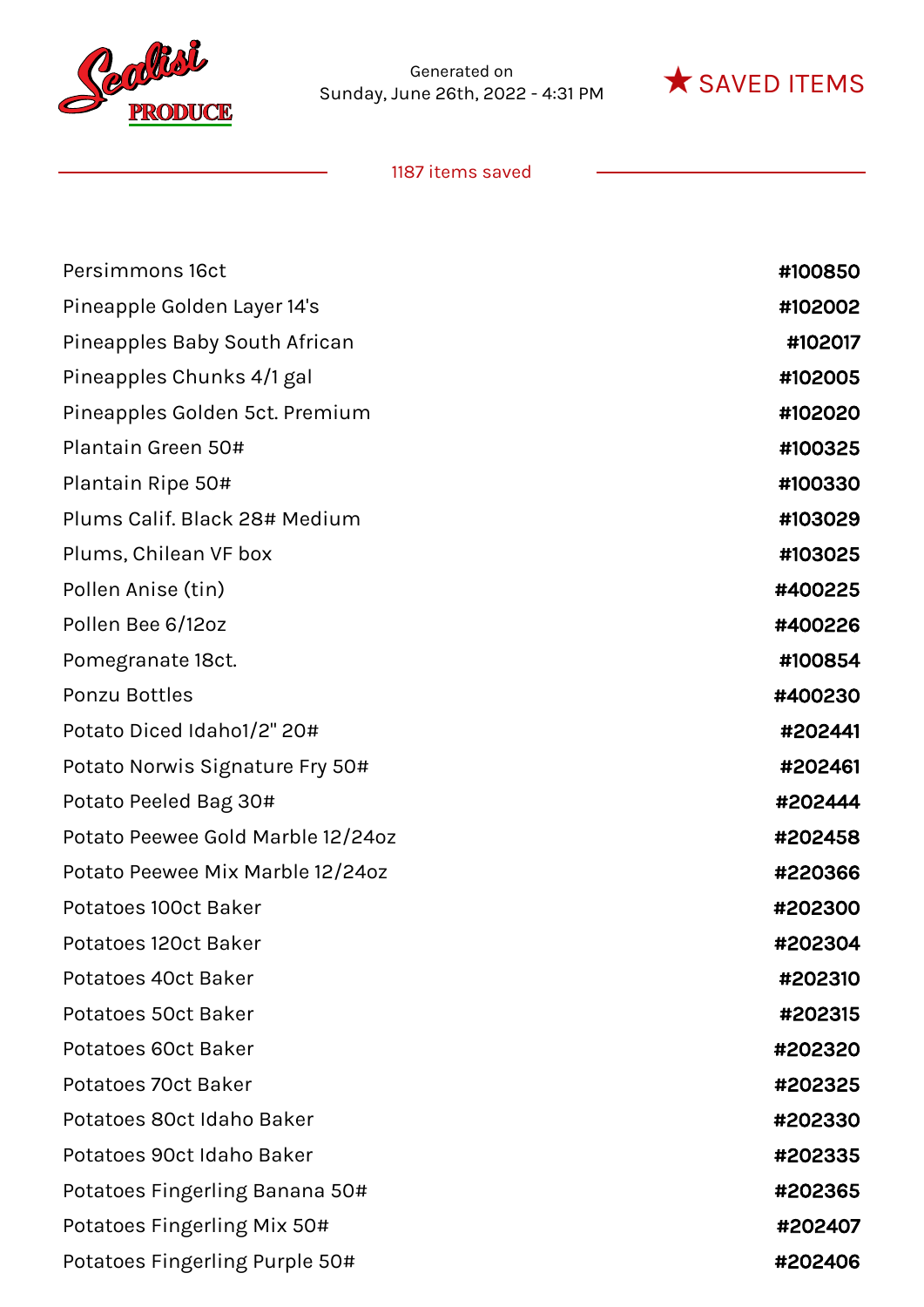



| Potatoes Fingerling Red 50#       | #202409 |
|-----------------------------------|---------|
| Potatoes GPOD 60ct                | #202301 |
| Potatoes Hollywood (frying)       | #202416 |
| Potatoes Organic Baby Yams10#     | #202501 |
| Potatoes Peeled 20# tub           | #202443 |
| Potatoes Peeled Sliced 20#        | #202438 |
| Potatoes Peeled Yam 20#           | #202538 |
| Potatoes Peruvian Purple A 50#    | #202460 |
| Potatoes Purple **B** 50#         | #202464 |
| Potatoes Purple ** C**            | #202465 |
| Potatoes Red A Large #1 BOX       | #202475 |
| Potatoes Red B bag TJ             | #202480 |
| Potatoes Red B red bag FLA #1     | #202486 |
| Potatoes Red C Premium            | #202485 |
| Potatoes Sweet Purple Okanowa 30# | #202500 |
| Potatoes Utility/10oz IDAHO BAG   | #202505 |
| Potatoes White Chef 50# bag       | #202479 |
| Potatoes White Creamer C size Box | #202515 |
| Potatoes Yam 50-55ct Black Bx     | #202530 |
| Potatoes Yam Jumbo/ Restaurant FS | #202525 |
| Potatoes Yams 90ct 6-8oz          | #202499 |
| Potatoes Yukon 10# FB             | #202546 |
| Potatoes Yukon B Box              | #202545 |
| Potatoes Yukon Gold *C* Box       | #202555 |
| Potatoes Yukon Premium 50#        | #202550 |
| Potatoes, Boniato                 | #202345 |
| Pumpkin Seeds, Raw                | #403005 |
| Quince California Layer Pack      | #100857 |
| Radish Black 10#                  | #550166 |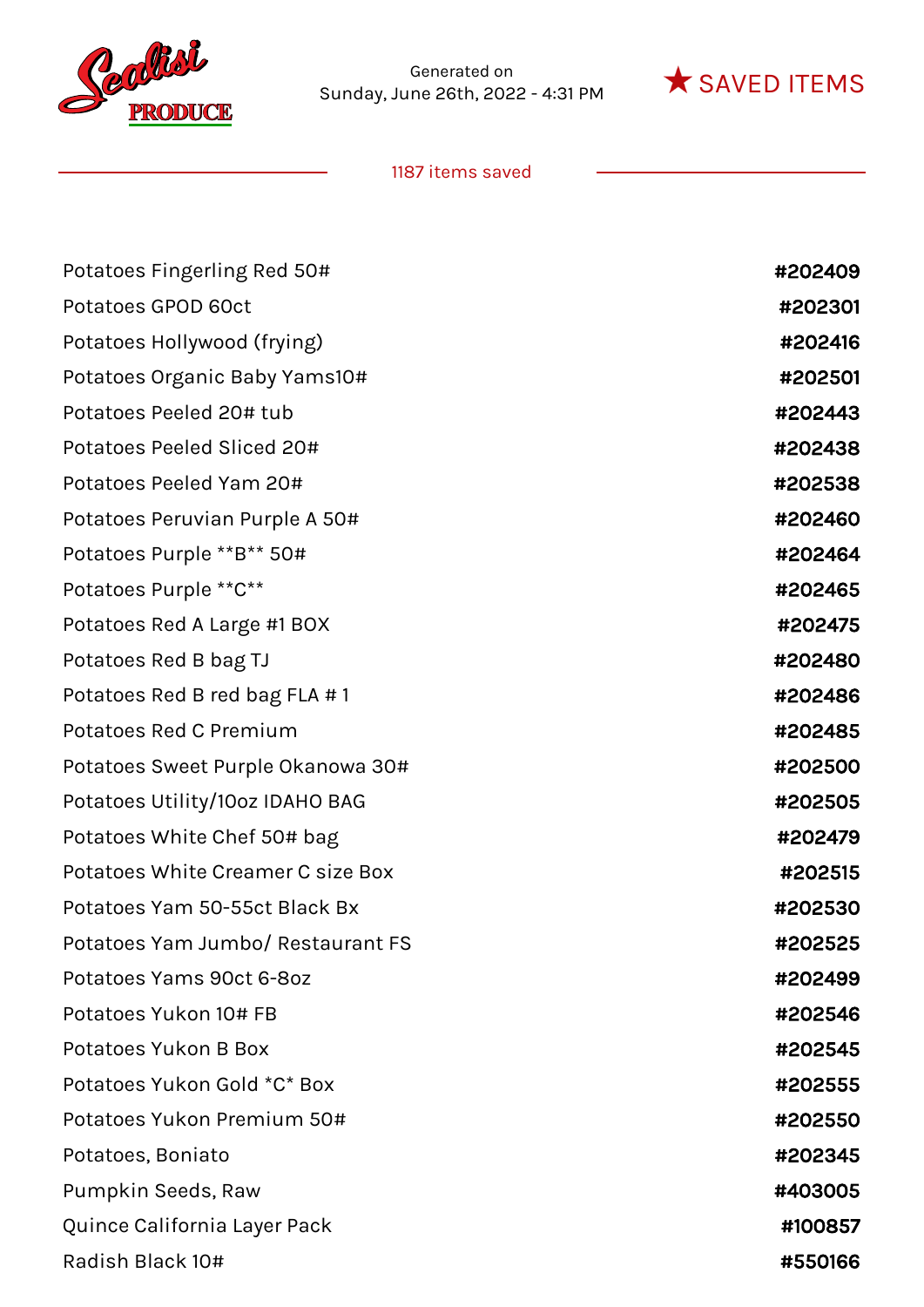



| Radish Bunched w/tops<br>Radish Cello Large 14/1#<br>Radish Daikon 40# | #202650<br>#202642<br>#202660<br>#202664 |
|------------------------------------------------------------------------|------------------------------------------|
|                                                                        |                                          |
|                                                                        |                                          |
|                                                                        |                                          |
| <b>Radish Easter 24ct</b>                                              |                                          |
| Radish French Breakfast 24's                                           | #202665                                  |
| Radish Large 30/6oz                                                    | #202644                                  |
| Radish Pickled Daikon 12oz                                             | #202661                                  |
| Radish Watermelon                                                      | #202680                                  |
| Rambutan - 2 kilo                                                      | #400237                                  |
| Ramen Noodles Frozen 48ct                                              | #400181                                  |
| Ramps #                                                                | #202750                                  |
| Rhubarb box                                                            | #202755                                  |
| Rice Paper 12 inch                                                     | #400261                                  |
| Rice Paper 8 inch 120ct                                                | #400260                                  |
| Romanesco 12ct. Green                                                  | #200665                                  |
| Romanesco Baby 24 ct.                                                  | #200664                                  |
| Root Parsley                                                           | #202641                                  |
| <b>Rosemary Skewers</b>                                                | #300163                                  |
| Rutabagas 50#                                                          | #202685                                  |
| Saffron loz Imported Premium                                           | #400270                                  |
| Salsify - Belgian 5/2.2#                                               | #202760                                  |
| Salt Smoked Sea 3#                                                     | #490483                                  |
| Sambal Oleck sold by the each                                          | #400280                                  |
| Sauce Duck 4/1 gal                                                     | #400427                                  |
| Sea Beans #                                                            | #202765                                  |
| Seasoned Rice Vinegar                                                  | #400285                                  |
| Seasoning Sauce Golden Mountain                                        | #400330                                  |
| Seaweed Salad 2 kilo Wakame                                            | #400290                                  |
| Shaved Bonito 3.5oz                                                    | #400300                                  |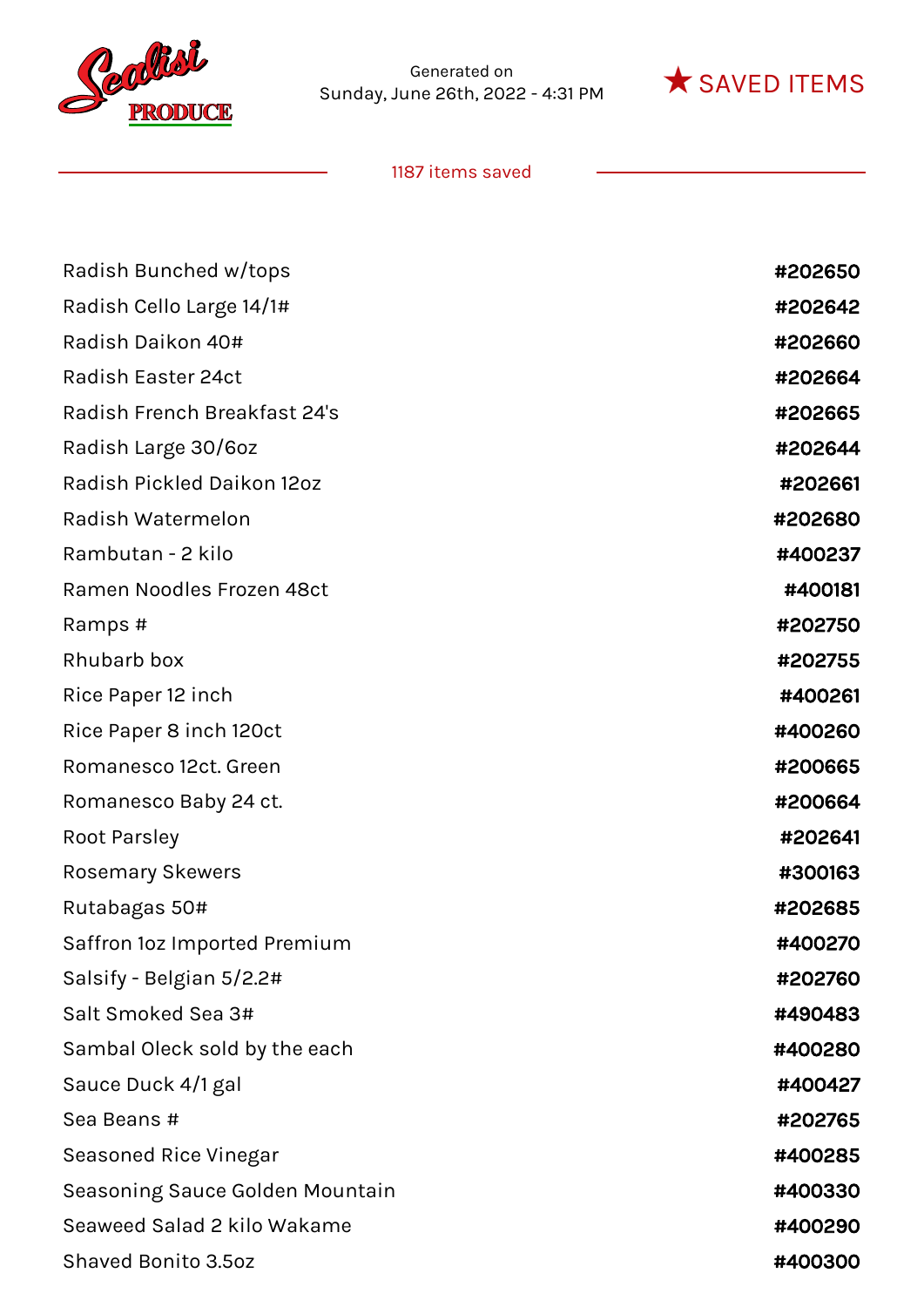



| Shoots, Green Pea Tendril FRESH ORG | #302000 |
|-------------------------------------|---------|
| Shoots, Popcorn Tray                | #302005 |
| Siracha Hot Chile Sauce 170z        | #400315 |
| Soy Sauce Low Sodium                | #400326 |
| Soy Sauce Mushroom 12ct             | #400335 |
| Soy Sauce Sweet                     | #400325 |
| Soy Sauce Tamari Gluten Free 64oz   | #400337 |
| Spinach 12/10oz                     | #202800 |
| Spinach 4/2.5#                      | #202805 |
| Spinach Baby CA - tub               | #202810 |
| Spinach Bunch 24ct                  | #202817 |
| Spinach Curley 4/2.5#               | #202820 |
| SpringRoll Skins W.C.               | #400340 |
| Sprouts, Alfalfa 12/4 oz            | #302010 |
| Sprouts, Bean 5# Fully              | #302015 |
| Sprouts, Broccoli 6 ct              | #302020 |
| Sprouts, Crunchy 8 pt               | #302025 |
| Sprouts, Daikon 12 ct CA            | #302030 |
| Sprouts, Micro 1/2# rainbow         | #302035 |
| Sprouts, Pea Green shoot/clam       | #302040 |
| Sprouts, SAKURA PURPLE BOX SP       | #302045 |
| Sprouts, Soy Bean - 10#             | #302050 |
| Sprouts, Sunflower 1/3# FLAT        | #302055 |
| Sprouts, Tiny Green (Cahaba) cut    | #302060 |
| Sprouts, Wheat Grass                | #302065 |
| Sprouts, Yellow Pea shoot 1/2#      | #302070 |
| Squash Acorn                        | #202850 |
| Squash Baby Green Pattypan 5#       | #202866 |
| Squash Baby Mix 8#                  | #202856 |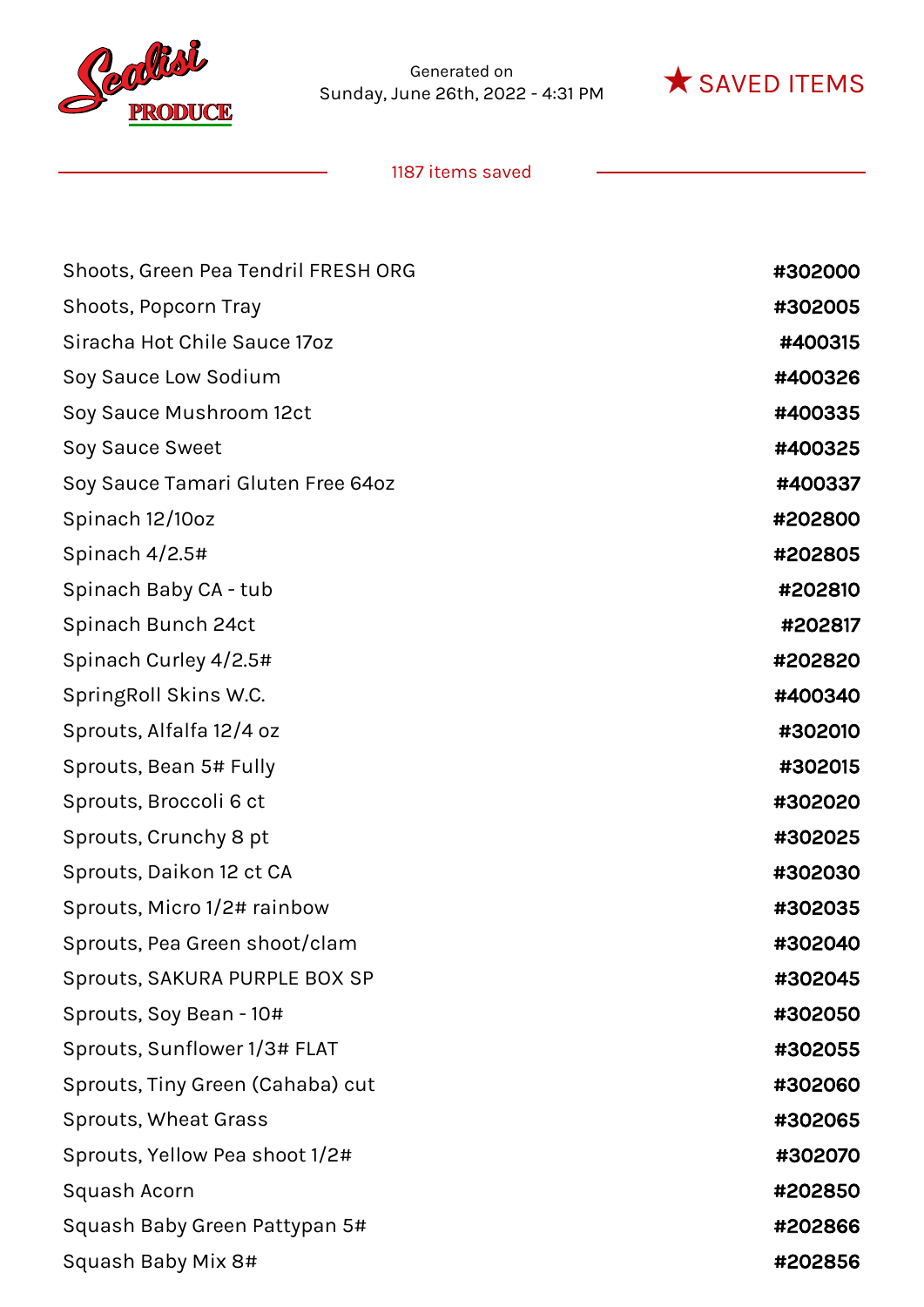



| Squash Baby Tiger                   | #202867 |
|-------------------------------------|---------|
| Squash Baby Yellow Sunburst 5#      | #202865 |
| Squash Baby Zucchini                | #202875 |
| Squash Butternut 1" dic & Peel 4/5# | #202886 |
| Squash Butternut Fancy 45#          | #202880 |
| Squash Calabaza                     | #202890 |
| Squash Chayote                      | #202895 |
| Squash Kabacha/Buttercup            | #202900 |
| Squash Spaghetti Large 40#          | #202910 |
| Squash Sweet Dumpling 40#           | #202911 |
| Squash Yellow Medium Straight       | #202920 |
| Squash Yellow Turned 1oz            | #202687 |
| Squash Zucchini Local 1/2 bu        | #202946 |
| Squash Zucchini Turned 1oz          | #202688 |
| Squash Zucchinni Pearls             | #202965 |
| Squash, Zucchini 1/2BU/ LOCAL       | #202945 |
| Squash, Zucchini Fancy XF           | #202950 |
| Squash, Zucchini Parisiane          | #202955 |
| Squash, Zucchini Sliced 4/5#        | #202960 |
| Squash, Zucchini, Julienne          | #202970 |
| Starfruit 25ct                      | #100862 |
| Stir Fry Mix 9/12oz                 | #400345 |
| StrawMushrooms #10 Can              | #400350 |
| Sugar Cane Skewer 12/20ct           | #400355 |
| Sugar Cane Stalk                    | #400360 |
| Sunchokes 10#                       | #202736 |
| <b>Sunflower Seeds</b>              | #403010 |
| Sunflower Seeds 12 oz               | #403015 |
| Sushi Rice 15#                      | #400366 |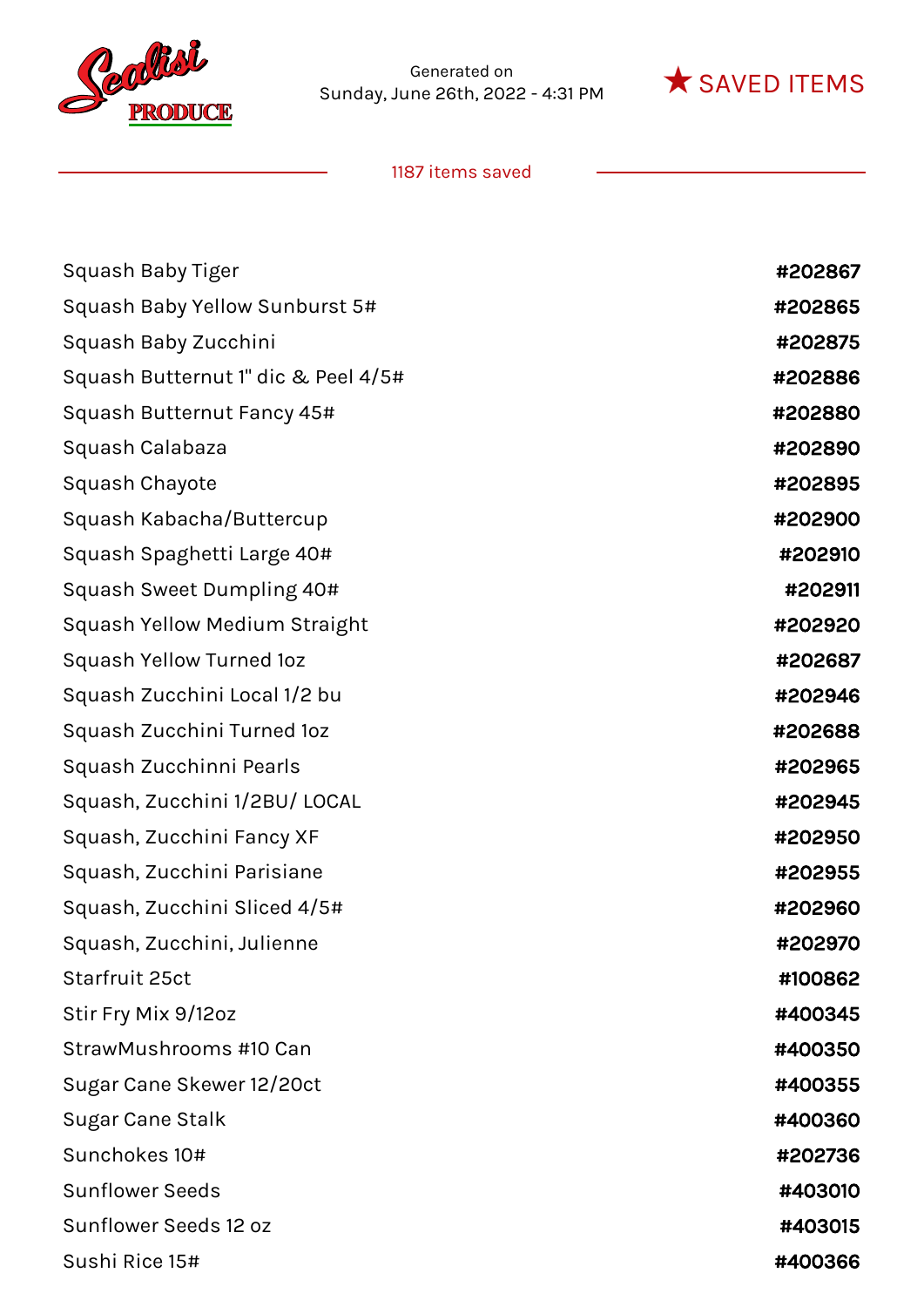



| Sushi Wrapper Green 10/20ct               | #403003 |
|-------------------------------------------|---------|
| Sweet & Sour Sauce                        | #400380 |
| <b>Sweet Chili Sauce</b>                  | #400385 |
| <b>Tamarind Paste</b>                     | #400390 |
| Tarro Root bulk bag                       | #202695 |
| Ti Leaves Green                           | #401271 |
| Tofu extra firm 12-14oz red               | #400400 |
| Tofu soft                                 | #400401 |
| <b>Tomatillo Full Bushel</b>              | #203000 |
| Tomato 6X6 bulk                           | #203035 |
| Tomato Backyard Cherry OTV 12/10oz        | #203037 |
| Tomato Cabernet 16/10oz                   | #203074 |
| Tomato Campari Clam Shells                | #203045 |
| Tomato Cherry 12pt                        | #203050 |
| Tomato Diced 4/5#                         | #203065 |
| <b>Tomato Foodservice Bulk</b>            | #203122 |
| <b>Tomato Golden Grape 12ct</b>           | #203120 |
| <b>Tomato Gourmet Yellow Cherry</b>       | #203115 |
| Tomato Grape 12pt.                        | #203070 |
| <b>Tomato Green 2 LAYER 4X5</b>           | #203075 |
| Tomato Heirloom Party Pak                 | #203085 |
| Tomato Kumato 10#                         | #203086 |
| <b>Tomato Local Baby Looms Farm House</b> | #203111 |
| Tomato Local Green Zebra 10ct             | #230123 |
| <b>Tomato Local Heirloom Farm House</b>   | #203112 |
| Tomato ON THE VINE 11#                    | #203060 |
| Tomato Red Diamond Vine Ripe Layer        | #203012 |
| Tomato Red Teardrop 12 pt                 | #203090 |
| Tomato Roma Bulk #1                       | #203095 |